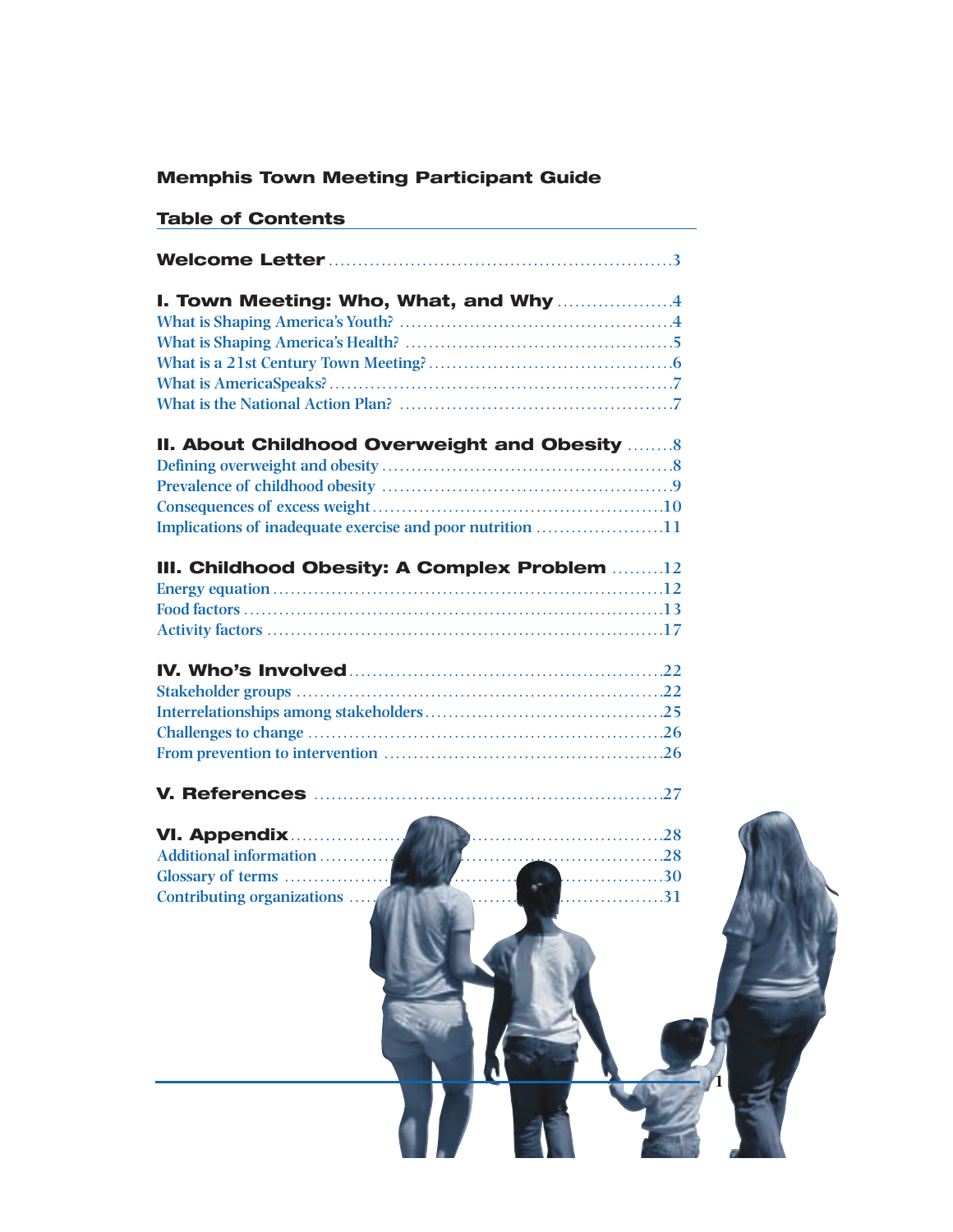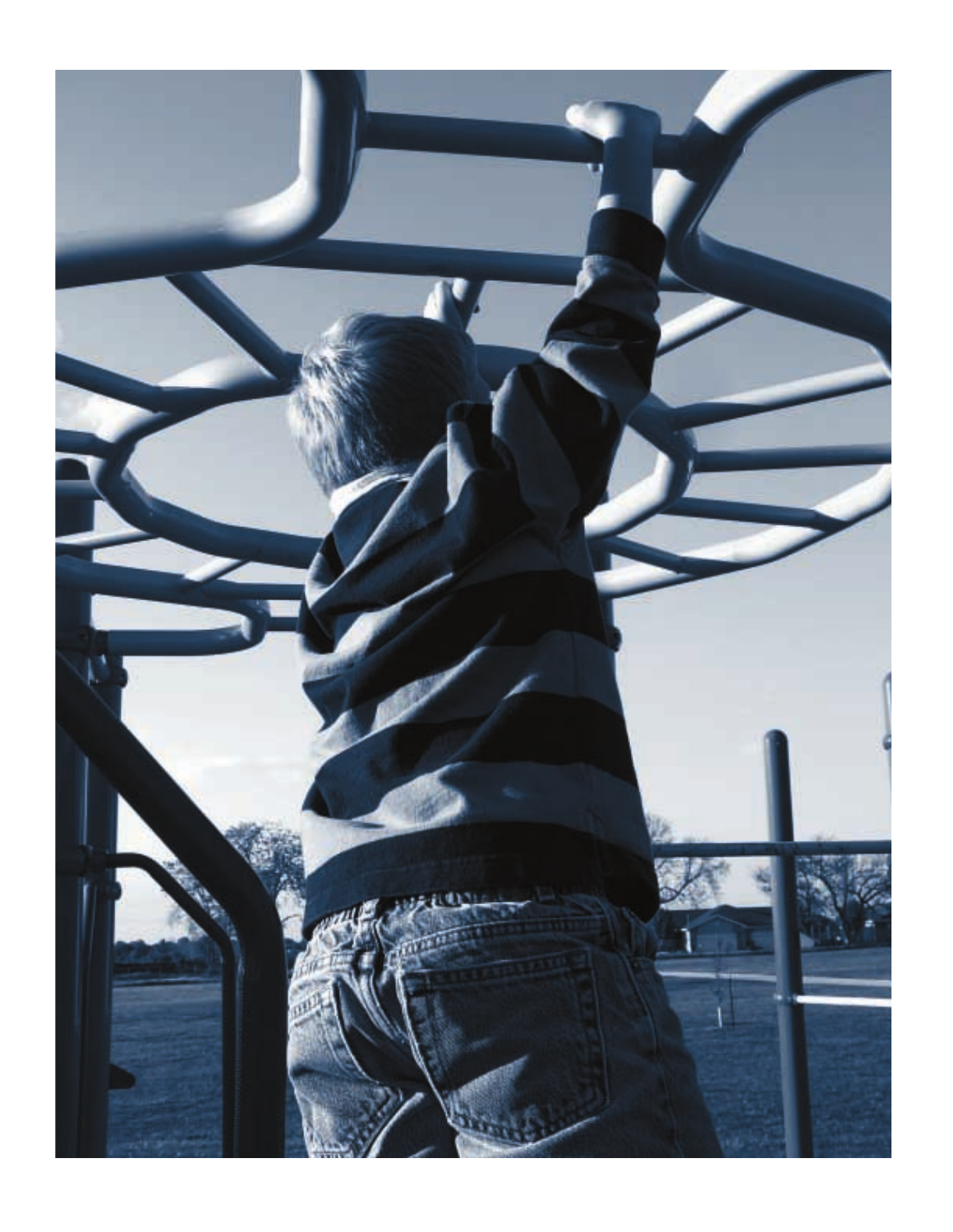

January 21, 2006

### **Welcome and thank you for being here today.**

Joining you today are hundreds of people from across Memphis and the Mid-South region. A wide variety of ages, cultures, backgrounds, and experiences are represented in this room. The one thing that we all have in common is our interest in improving the health of our children. We have come together today to hear the viewpoints of our neighbors and fellow residents, to share individual perspectives and ideas, and to create the beginnings of a common, prioritized agenda for increasing physical activity and improving the nutrition of America's youth.

As you take part in the *Shaping America's Youth* Town Meeting, you'll have a chance to voice your thoughts on an important issue facing our community: the epidemic of childhood obesity. Together we'll look at the issues and priorities surrounding this problem. We'll also work to identify the steps our community and our nation need to take to reverse this trend.

Through your participation in the *Shaping America's Youth* Town Meeting, you are making a difference. You are giving our children a gift today with the time, energy, and ideas that you bring to this issue. On their behalf, we thank you.

Sincerely,

And a M Coun m

David A. McCarron, MD, FACP Executive Director, Shaping America's Youth

Jensen, MO

Michael D. Jensen, MD Professor of Medicine, Mayo Clinic College of Medicine President, Shaping America's Health

Cristic Upshaw Araris

Christie Upshaw Travis CEO, Memphis Business Group on Health Chair, Healthy Memphis Common Table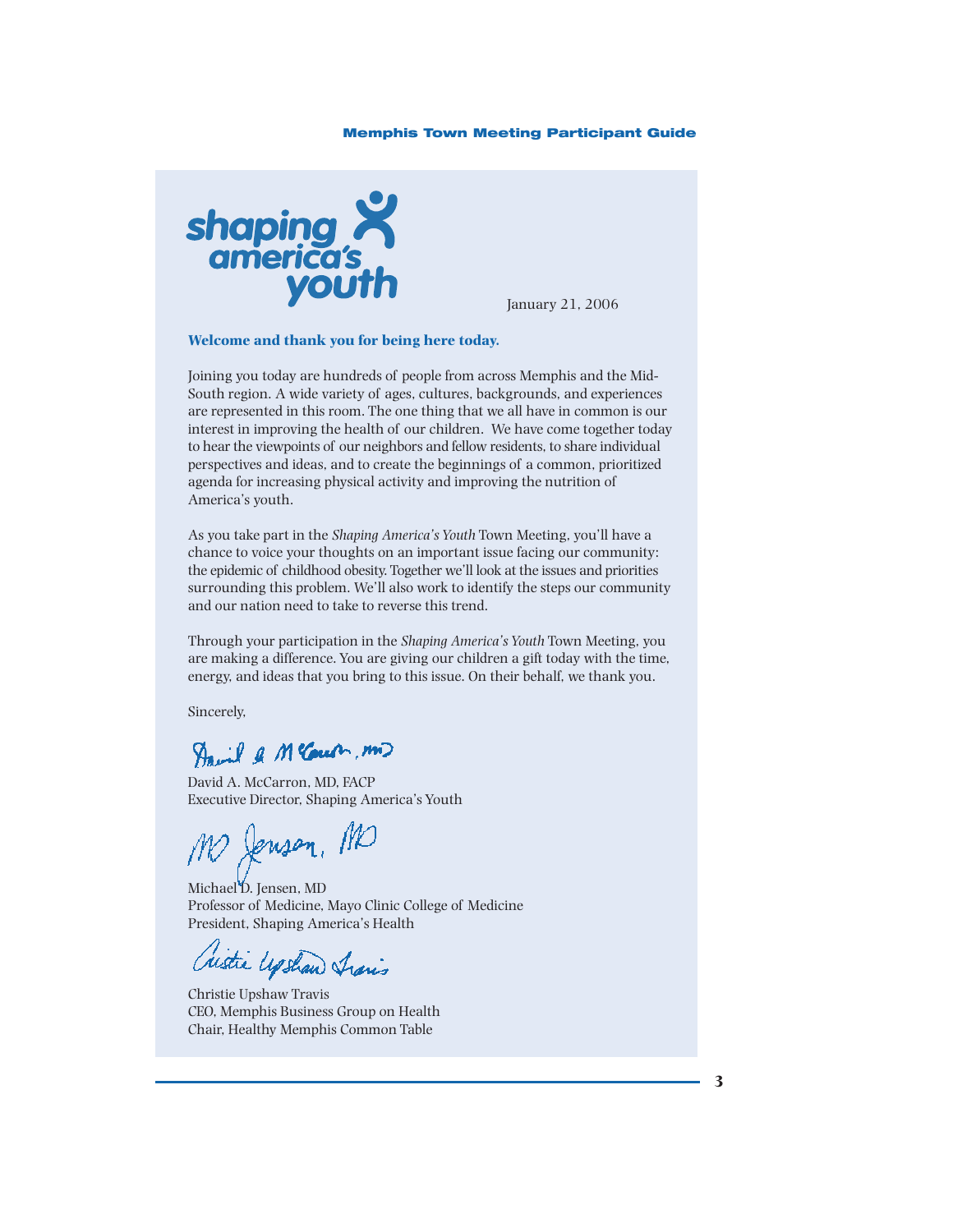### **I. Town Meeting: Who, What, and Why**

### **What is** *Shaping America's Youth***?**

*Shaping America's Youth* was created in 2003 as a public and private initiative. Its goal is to bring together the efforts of the many groups and programs working to combat physical inactivity and inadequate nutrition. *Shaping America's Youth* (SAY)



strives to identify the most effective approaches for reducing excess weight in childhood, and the best ways of putting those approaches into action. In August 2005, SAY became an initiative of a new voluntary health organization chartered by the American Diabetes Association, *Shaping America's Health: Association for Weight Management and Obesity Prevention* (www.obesityprevention.org).

*Shaping America's Youth* has developed an online survey to collect information from programs throughout the U.S. that are involved in efforts to reduce obesity in young people. Information from more than 1000 programs is available in the searchable registry at www.shapingamericasyouth.org. The *Shaping America's Youth* website also provides information on the latest news and publications, meetings and events, and funding opportunities related to childhood obesity.

SAY's next step is to engage communities in efforts to improve physical activity and nutrition in children through a series of SAY Town Meetings. These meetings, which are being held in cities across the country, are open to everyone with an interest in improving children's nutrition and physical activity in their community. Recognizing that this health crisis is going to be resolved primarily where we live – in our homes and communities – the town meetings offer local citizens the chance to share their ideas, views, and priorities and to participate directly in identifying ways in which we can solve this problem and shape healthier kids.

SAY'S long-range goal is the development of a National Action Plan, a carefully charted course for improving nutrition and physical activity in young people in America. The National Action Plan will be based on the information acquired through the SAY website and the feedback gathered at the town meetings. The Plan will incorporate input from interested parties all across society – children and corporate leaders, parents and politicians, families and physicians. The National Action Plan will provide the unified direction and common language that we need to improve our children's health and our nation's future.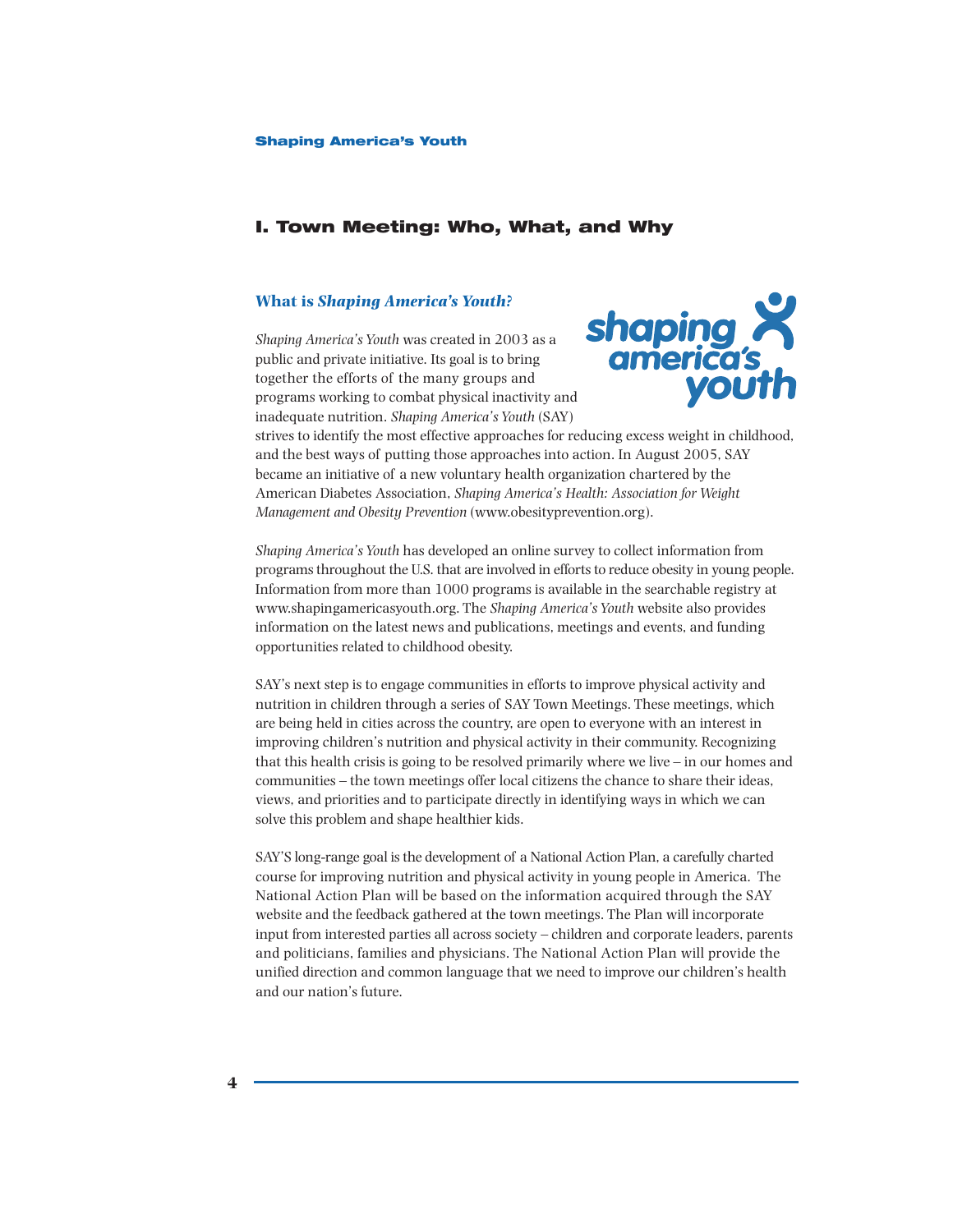### **What is** *Shaping America's Health***?**

*Shaping America's Health: Association for Weight Management and Obesity Prevention* is a new organization designed to bring focus, clarity, and resources to the health care challenges posed by excess weight and obesity. The mission of *Shaping America's Health: Association for Weight Management and Obesity Prevention* is to prevent excess weight and obesity, and to facilitate a better scientific understanding of weight management. Shaping America's Health is a unique approach to the obesity issue. It will blend science with public policy, using both a scientific and a community-based approach.

Shaping America's Health will begin addressing the public health challenges of obesity immediately through its first initiative, *Shaping America's Youth* (SAY). In the coming months, SAY will conduct regional town meetings in four cities across the U.S. Each of these meetings will engage a broad cross-section of more than 1,000 concerned citizens in the region. Currently, events have been scheduled for Memphis (September 2005) and Dallas (February 2006).

To fulfill its goals of developing clinical guidelines and best practices for health care professionals, Shaping American's Health will work in partnership with the North American Association for the Study of Obesity (NAASO), the leading scientific society dedicated to the study of obesity. Jointly, the two organizations will recruit scientists and clinical experts in the fields of obesity and metabolism. These experts will serve as volunteers on committees to review the scientific and medical literature, issue guidance for health care professionals who treat patients with excess weight or obesity, and publish research through NAASO's peer-reviewed journal *Obesity Research*.

*"The new organization will provide leadership and authoritative information to help families and communities make improved nutrition and greater physical activity a priority, especially for children."*

**Michael Jensen, MD, President of Shaping America's Health: Association for Weight Management and Obesity Prevention**

### **Healthy Memphis Common Table (www.healthymemphis.org)**

The Healthy Memphis Common Table (HMCT) is a 501(c)(3) non-profit organization whose mission is to support and encourage people working together to improve the health of everyone in our community. HMCT serves as a regional health and healthcare improvement collaborative for the entire Mid-South, an area of about 150 miles surrounding Memphis, Tennessee.

Healthy Memphis Common Table consists of over 100 Community Partners representing businesses, government, schools, healthcare providers, media, fitness centers, food sources, faith-based groups, and other health promoting organizations. These Community Partners have come together around a "common table" to address community health problems that no one organization can overcome alone. The first initiative is focused on reversing the increase in obesity and diabetes by 2008. Nineteen projects involving Community Partners are currently underway addressing education and awareness, screening, disease management, and the business case for decreasing these trends.

HMCT is a dynamic organization and will develop work groups to address other community health issues as progress is made on obesity and diabetes and the need for community-wide collaboration for other issues is identified.

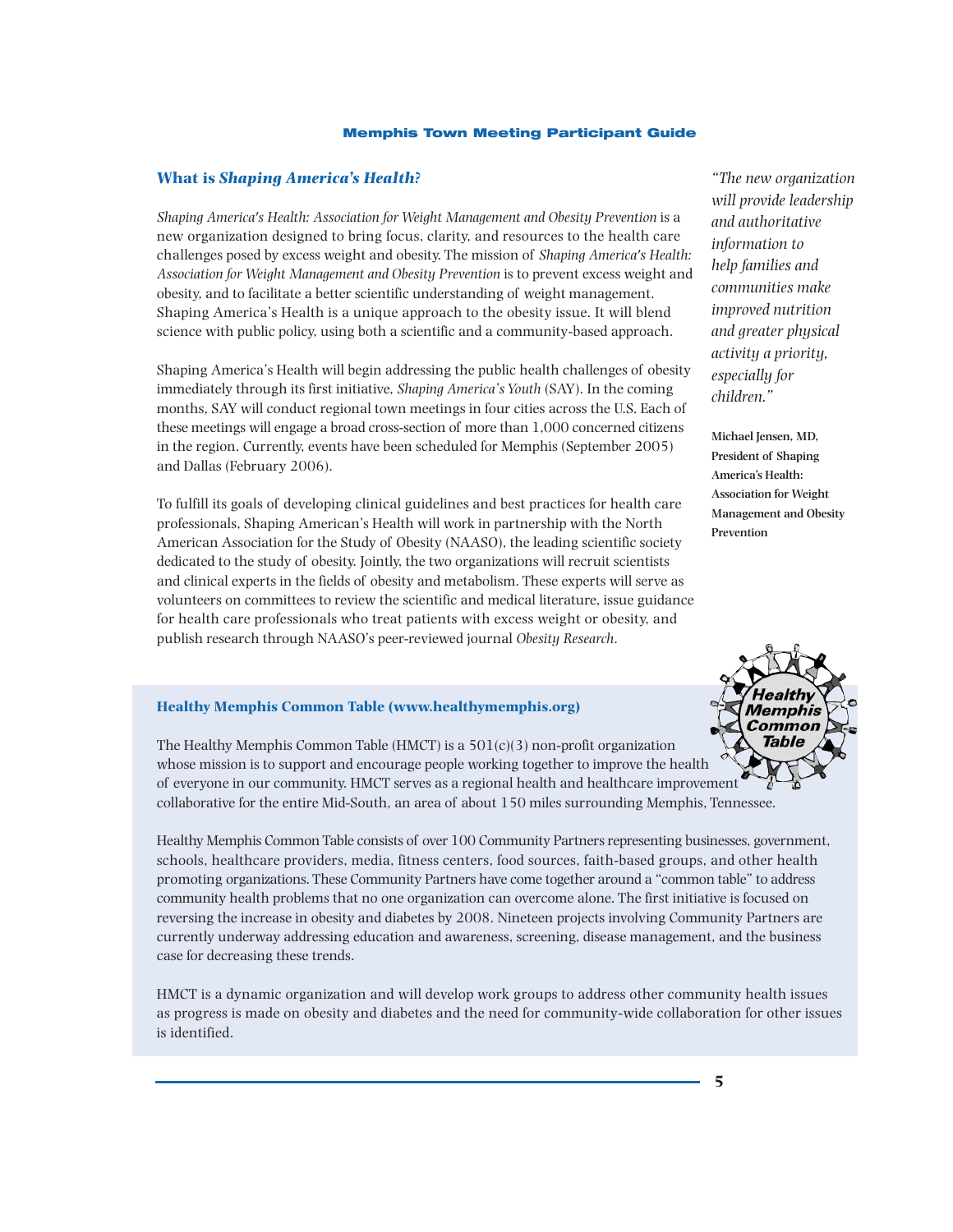### **Tennessee Healthy Weight Network (tnhealthyweight.org)**

The Tennessee Healthy Weight Network is the collaboration of over 30 health, education, and social services organizations across TN in an effort to promote healthy weight among children



TENNESSEE HEALTHY WEIGHT NETWORK

and youth in our state. The THWN developed a comprehensive state plan for local implementation by schools, child care facilities, families, communities, and health care providers. The plan consists of evidencebased recommendations for each stakeholder group to promote healthy weight in children and youth.

*"Eat Smart . . . Move More . . . Tune In"* is the action-oriented message to unify the healthy weight initiative to be delivered by public and private agencies and organizations across the State. *Eat Smart* identifies food choices and environmental changes that will empower children to make appropriate food choices. *Move More* highlights energy expenditure and community-wide changes that will increase opportunities for physical activity. *Tune In* focuses on the ability to identify and act on appropriate internal cues for eating, respect for self and others, and the importance of adults modeling healthy eating and physical activity behaviors.

The Tennessee Healthy Weight Network also works at the State level to encourage adoption of State policies to aid local efforts, to ensure buy-in of critical private and public groups/organizations, to establish a statewide awareness/media program for the initiative, to secure funding, and to plan and implement a surveillance and research program to reduce overweight in Tennessee.

### **What is a 21st Century Town Meeting®?**

Created by America*Speaks*, the 21st Century Town Meeting is a unique process that updates the traditional New England town meeting to address the needs of today's citizens, decision makers, and democracy. The 21st Century Town Meeting focuses on discussion and deliberation among citizens rather than speeches, question-and-answer sessions, or panel presentations.

Examples of 21st Century Town Meetings:

- In 2002, America*Speaks* convened more than 5,000 New Yorkers in face-to-face and online deliberations about the redevelopment of Ground Zero;
- In 2004, America*Speaks* convened more than 1,000 residents of Charlotte, NC to create a "United Agenda for Children;" and
- In 2005, America*Speaks* facilitated a "Global Town Hall" at the World Economic Forum in Davos, Switzerland in which 700 world leaders came to consensus on the six priority issues facing the world that most need our attention and resources.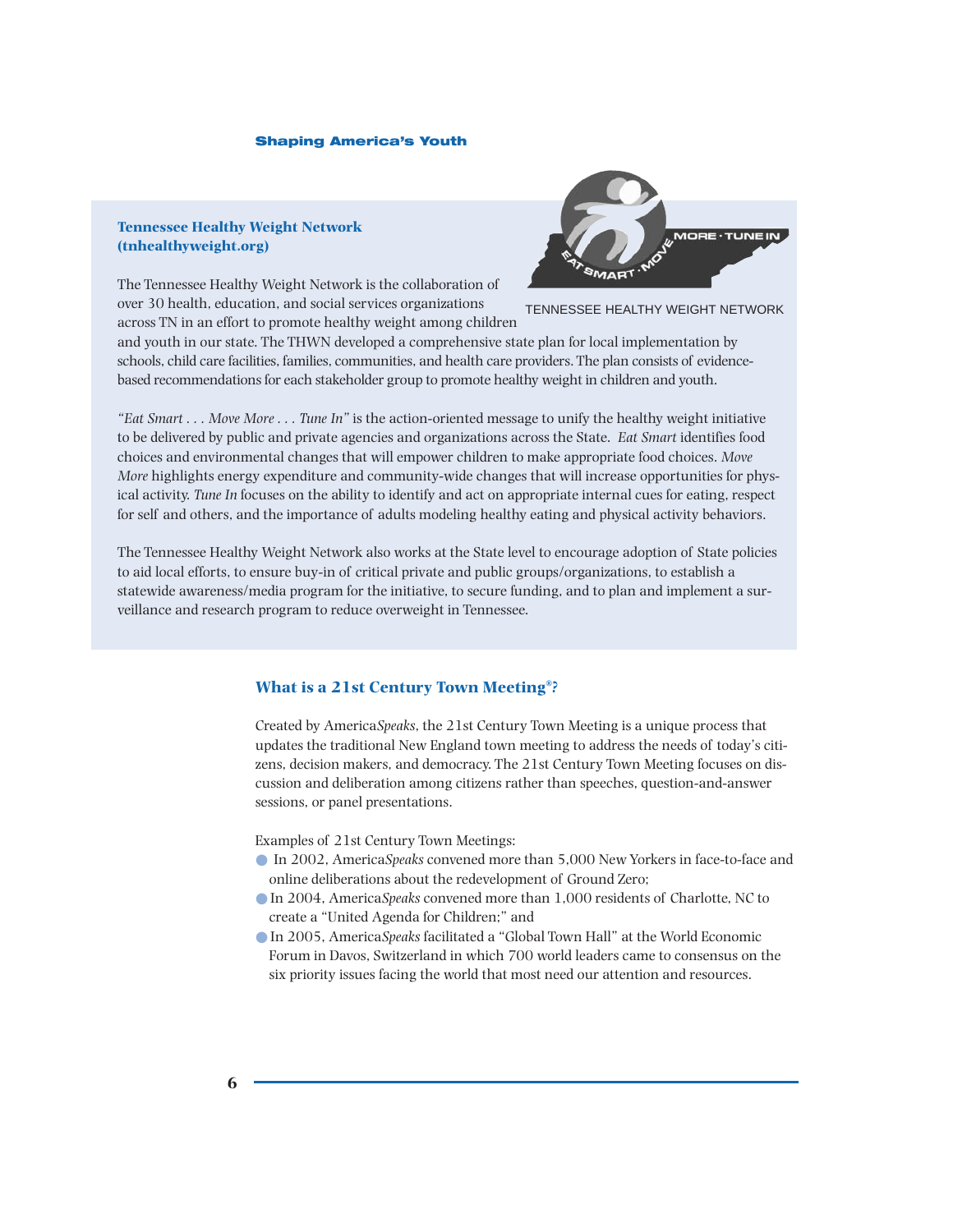### **What is America***Speaks?*

America*Speaks*, a non-partisan, non-profit organization, was founded in 1995 to engage citizens in public decision-making. Recognizing the increasing disconnect between the American people and their government, the organization is dedicated to making sure citizens participate more directly, and with greater impact, in the policymaking that deeply affects them. America*Speaks* also actively works to strengthen the field of deliberative democracy, spearheading opportunities for collaboration between researchers and practitioners in the U.S. and internationally.

### **What is the National Action Plan?**

Although it's widely recognized that excess weight, poor nutrition, and physical inactivity are undermining the health of America's children, there is a critical lack of agreement on the most effective way to address the problem. By developing a National Action Plan, we can harness the considerable energy that is being directed at the obesity crisis into a cohesive strategy that will draw on improving all aspects of our children's lives through the actions of the individuals, institutions and entities that influence our children's existence each day. The basis of the plan needs to be actionable steps that each of us can take and promote today and tomorrow.

Based on the information that *SAY* is gathering from its national survey of programs throughout the U.S., town meeting participants, and child obesity experts, a National Action Plan will be developed to reduce childhood obesity. The first objective of the Plan will be to establish common language, standards, and goals. Ultimately, the plan will provide the guidance needed by children and their families, communities, healthcare workers, corporations, and legislators to initiate efforts that will produce immediate as well as future improvements in the lives of America's young people. These efforts will:

- Encompass the multiple environments in which our children live, from infancy through their high school years.
- Emphasize health-promoting steps that can be taken immediately, as well as actions that can be started now for future benefit.
- Engage all sectors of our society that influence child health, directly and indirectly.

Families can make positive changes for the benefit of their own children, school districts can make changes that will benefit thousands of children, and changes by corporations can benefit hundreds of thousands of children. Using the National Action Plan as a map, individuals, stakeholder groups, and the nation as a whole can work toward the same goals: improving childhood nutrition, increasing physical activity, and assuring healthy futures for our children.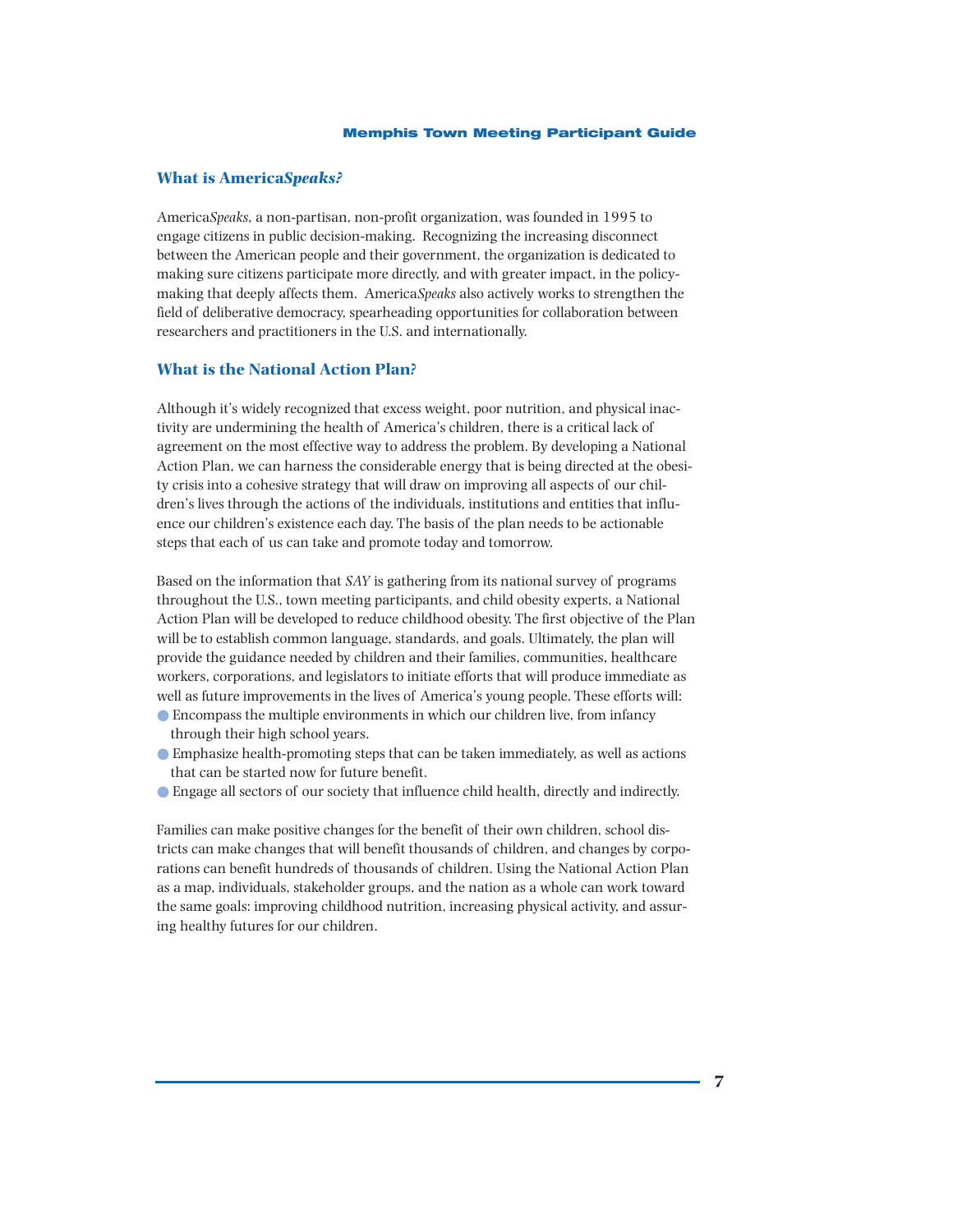#### **Memphis & Mid-South Follow-up Action Plan**

After the close of the 21st Century Town Meeting, Healthy Memphis Common Table Community Partners and interested individuals and organizations will develop a Memphis & Mid-South Action Plan to address region-specific issues and priorities. This plan will result in definitive actions to be taken in the immediate future to improve the nutrition and physical fitness of Memphis and Mid-South youth.

Local follow-up will be led by HMCT. At the Town Meeting, new action teams will be determined by participants' areas of interest. Action teams will meet within four weeks after the Town Meeting, and work to develop concrete projects to address problems in their interest areas in 2006.

### **II. About Childhood Overweight and Obesity**

The terms *overweight* and *obesity* carry a range of meanings and associations. The Centers for Disease Control (CDC) describes the terms *overweight* and *obesity* as:

… labels for ranges of weight that are greater than what is generally considered healthy for a given height. The terms also identify ranges of weight that have been shown to increase the likelihood of certain diseases and other health problems.<sup>1</sup>

When applied to young people, *overweight* and *obesity* are sometimes replaced with the terms *at risk of overweight* and *overweight* respectively. For the purposes of this guide, however, we will use the terms *overweight* and *obesity* as outlined by the CDC.

### **Defining Overweight and Obesity**

To properly identify overweight and obesity, the concept of body mass index (BMI) must first be explained. BMI is a mathematical calculation that's used to describe a person's weight in relation to her or his height. It is the formula by which underweight, overweight, and obesity are assessed. BMI is not the only tool that is used to determine weight status, but it is generally considered the most useful and therefore it is the most commonly used.

BMI is used differently with children and teens than with adults. Because children and teens are still growing, and because boys and girls grow at different rates, age and sex need to be taken into account in the determination. In young people, BMI is generally referred to as BMI-for-age. Calculating BMI for a child or teen involves the extra step of comparing his or her BMI number to other individuals of the same age and sex.

| Category     | <b>BMI-for-Age</b>                  |  |  |
|--------------|-------------------------------------|--|--|
| Underweight  | Below 5th percentile                |  |  |
| Normal       | 5th percentile to <85th percentile  |  |  |
| Overweight   | 85th percentile to <95th percentile |  |  |
| <b>Obese</b> | 95th percentile and above           |  |  |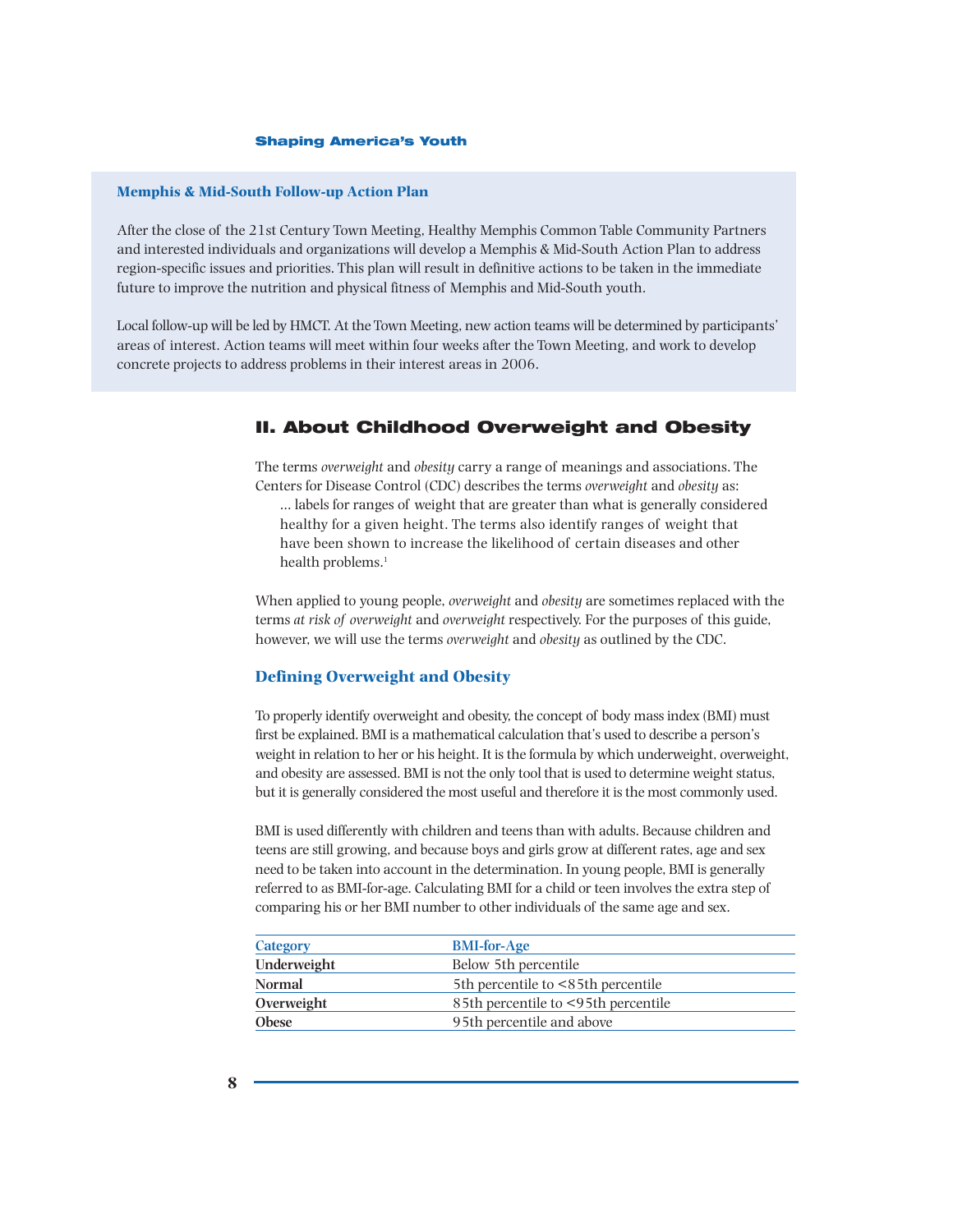If, for example, a child's BMI is at the 70th percentile, then 70% of his peers have a lower BMI. Young people who are at or above the 85th percentile are considered to be overweight. Individuals above the 95th percentile are considered obese.

### **Prevalence of Obesity**

The numbers of American children who are overweight or obese are alarming. Recent statistics from the Centers for Disease Control indicate that 30% – nearly 1 of every 3 children – between the ages of  $6$  and  $19$  are overweight. Of these,  $16\%$  are obese.<sup>2,3</sup>

Perhaps more disturbing is the fact that these numbers are growing at an increasingly

rapid rate. As Fig. 1 illustrates, weight levels among young people remained relatively stable during the 1960s and 1970s, and then increased rapidly in the following decades.

Over the last 20 years, the percentage of obese children 6 to 11 years old has more than *doubled*. And among adolescents, the percentage of those who are obese has *tripled*. Comparing just the two most recent CDC surveys (1988 to 1994 and 1999 to 2002), the number of young people (6 to 19 years old) who are overweight has increased by  $45\%$ .

Obesity is affecting even the youngest children.<sup>3</sup> Among preschoolers, 2 to 5 years old, more than 10% are obese. In the past 10 years, the percentage of obese preschool children has increased by more than 40%. In infants and toddlers under age 2, more than 1 in 10 is obese.

Obesity is more common among certain racial and ethnic groups in the U.S. population. Children in these groups are at higher risk of overweight and obesity, both in their youth and as adults. Hispanic and black children and adolescents experience markedly higher rates of overweight and obesity compared with whites.

Fig. 2 represents a cross section of the entire US population. However, studies in specific areas have revealed even more disturbing obesity rates among high-risk groups. In a study in Chicago, the percentage of children who were obese in the predominantly white neighborhoods was 23%, while in largely black and Hispanic neighborhoods the obesity rate ranged from 58 to 68%.<sup>4</sup> Among public school children surveyed recently in Arkansas, 37% of white students were overweight or obese, compared with 41% of black and 46% of Hispanic students.5

### **Figure 1. Changes in the Prevalence of Obesity Among Children and Adolescents<sup>3</sup>**





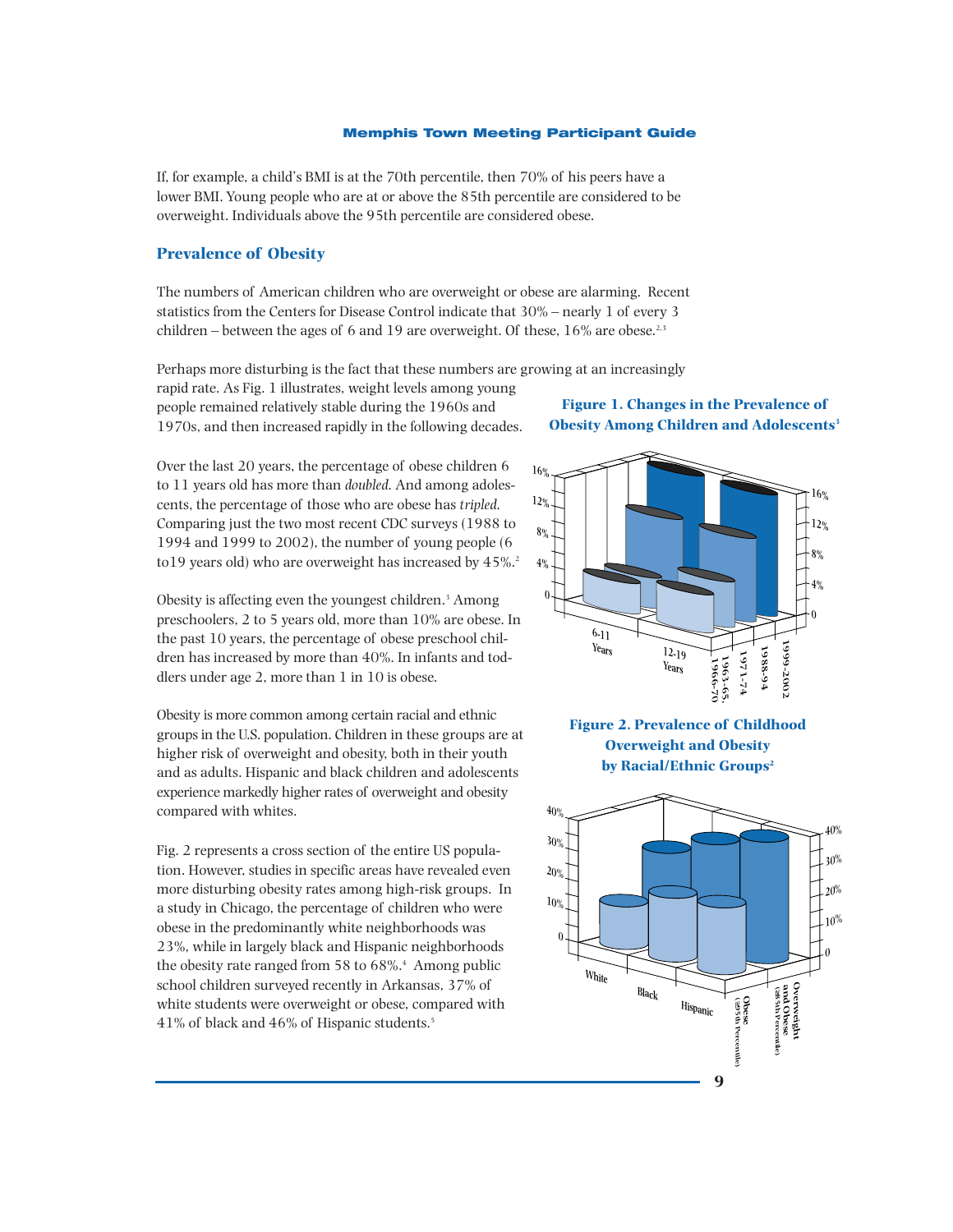**Obesity in Tennessee**

- Tennessee ranks 48th in the U.S. in obesity. More than 61% of Tennesseans are either overweight or obese.
- $\bullet$  The risk of developing heart disease among Tennesseans is 21% above the national average.
- Annual obesity-related medical expenses in Tennessee are more than \$1.8 billion.
- Approximately 110,000 children in the Greater Memphis area are either overweight or obese.

The picture is similarly bleak for Native American children. A large study of tribal communities in the Midwest found that 38% of young people 5 to 17 years old were overweight and about 20% were obese. <sup>6</sup> In a study of younger children, 19% of kindergarten-to-2nd-grade Native American children were overweight, while 26% *–1 of every 4 children –* were obese before entering the third grade. 7

As the numbers of overweight young people climb, so does the incidence of medical conditions and diseases related to excess body weight. *If this trend continues, this will be the first generation of children in modern history to have a shorter life span than their parents.*

### **Consequences of Excess Weight**

Overweight can cause serious physical, social, and emotional problems in children. The most serious of these is the danger of cardiovascular disease and early death in adulthood. Obesity is the main reason children develop high blood pressure. Obesity also increases the risk of developing several other diseases that used to be seen only in adults.



**10**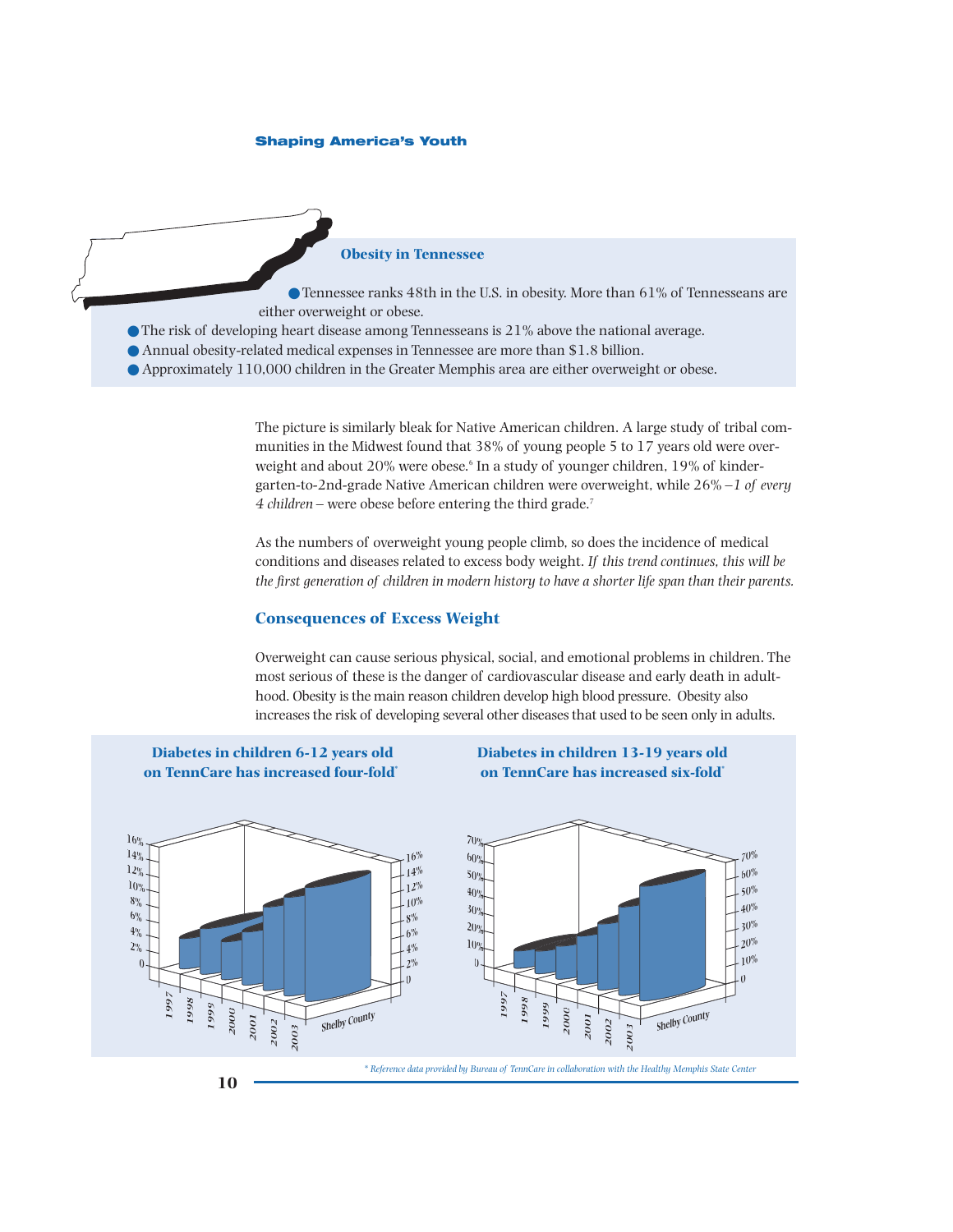#### **Physical Health** • Type 2 diabetes • Glucose intolerance and insulin resistance • High blood pressure • Abnormal blood cholesterol • Metabolic syndrome • Asthma • Fatty liver disease • Gallstones • Sleep apnea • Menstrual problems • Muscle and joint problems • Balance difficulties **Social Health** • Stigma • Negative stereotyping • Discrimination • Teasing and bullying • Social marginalization • Lower academic achievement **Emotional Health** • Poor body image • Depression • Low self-esteem

### **Conditions Related to Overweight in Children8**

Obesity in childhood is now recognized as a significant predictor of obesity in adulthood. Overweight adolescents have a 70% chance of being overweight or obese as adults. If one or both parents are obese, the odds of an overweight child becoming an obese adult rise to 80%.<sup>9</sup> With the dramatic increase in adult obesity in the U.S. in the past two decades, which parallels the rising rate of childhood obesity, this relationship between obese children and parents underlines the need for America to move quickly to stem this epidemic.

### **Financial Consequences**

Obesity-associated annual hospital costs specifically for children and adolescents more than tripled between 1979-1981 and 1997-1999.<sup>8</sup>





### **Implications of Inadequate Exercise and Poor Nutrition in Our Children**

There is little debate that America has gotten bigger – much bigger – over the past few decades. There is no debate that this trend has put millions of American adults at much greater risk of numerous medical conditions, many which will impair their productivity, reduce their quality of life, and shorten their lifespan. And the future added healthcare costs will be extraordinary.

Although there has been much media focus on this crisis, important aspects of it have received little attention. It is not always emphasized that the root causes of this social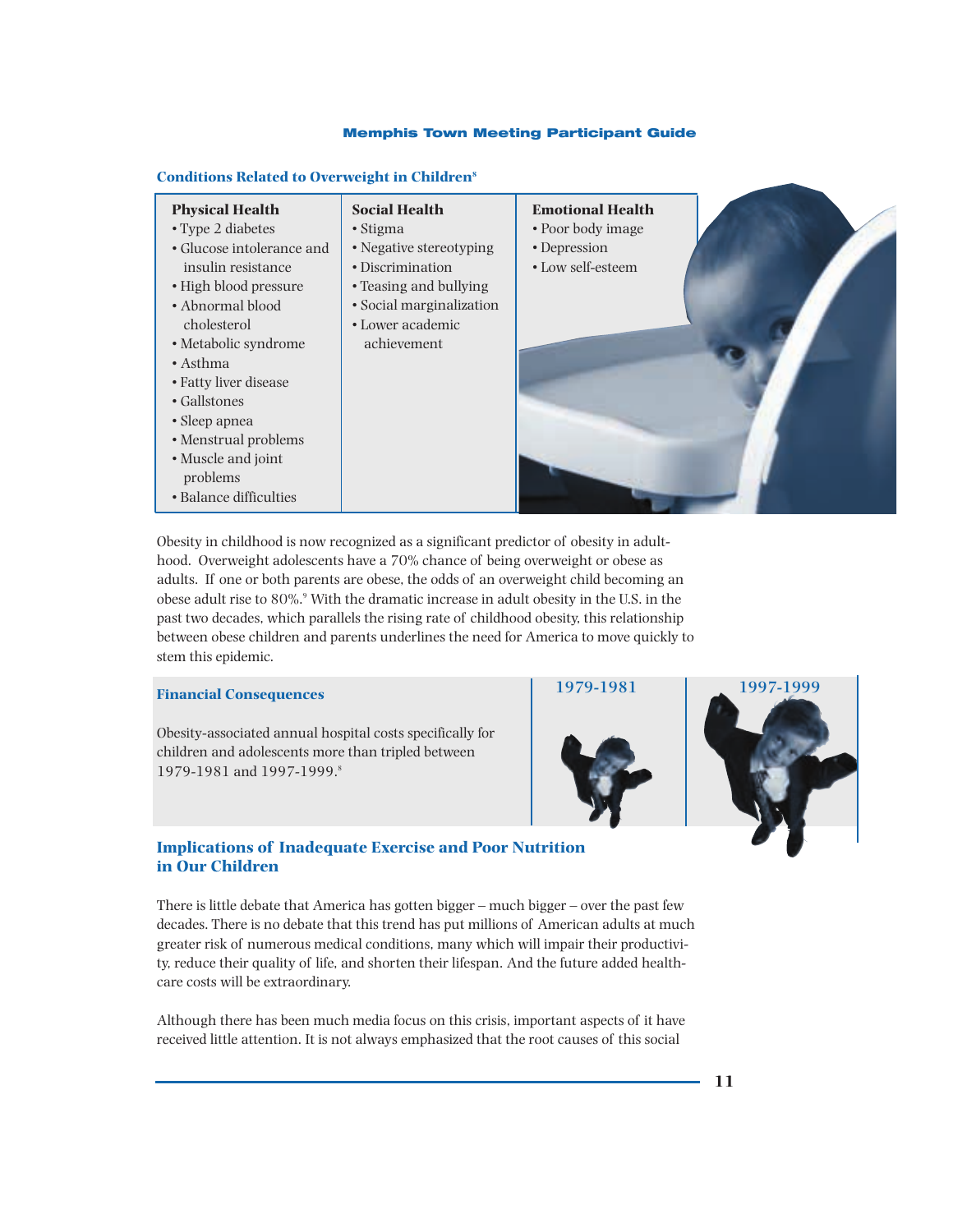and health problem lie in childhood. Nor has the point been made often enough that if we fail to improve exercise and nutrition in childhood, we will **never** reverse the frightening rate of obesity in the adult population.

Prevention in childhood is the one viable approach that will ensure that a smaller percentage of American children will become overweight. To avoid the personal, societal, and medical costs of excess weight in the future, we must confront the adverse social norms and environments that our children face today.

### **III. Childhood Obesity: A Complex Problem**

On an individual level, excess weight in childhood boils down to a matter of energy balance. There is no doubt that a child's nutrition and activity patterns are pivotal in this equation. But, these factors are only the starting point – the "what" of the problem. To



- 
- Eating out
- **Nutritional content**
- $\bullet$  Energy density
- Required nutrients
- Sweetened beverages
- **Availability of food**
- Frequency of eating
- Eating away from home
- Snack foods and vending
- machines

### **Eating patterns and role models**

- Breastfeeding
- Early exposure to foods
- Family meals
- Media messages

# **Energy Out: Activity Factors**

- Parks and recreation areas
- $\bullet$  Sidewalks
- Availability of services in walking distance

### **Home and leisure activity**

- Safe play areas
- Active recreation
- Activity with adults

### **School activities**

- Regular physical education
- $\bullet$  Unstructured active time
- After-school sports and

#### **Inactive recreation**

activities

- TV and computer games
- Sedentary time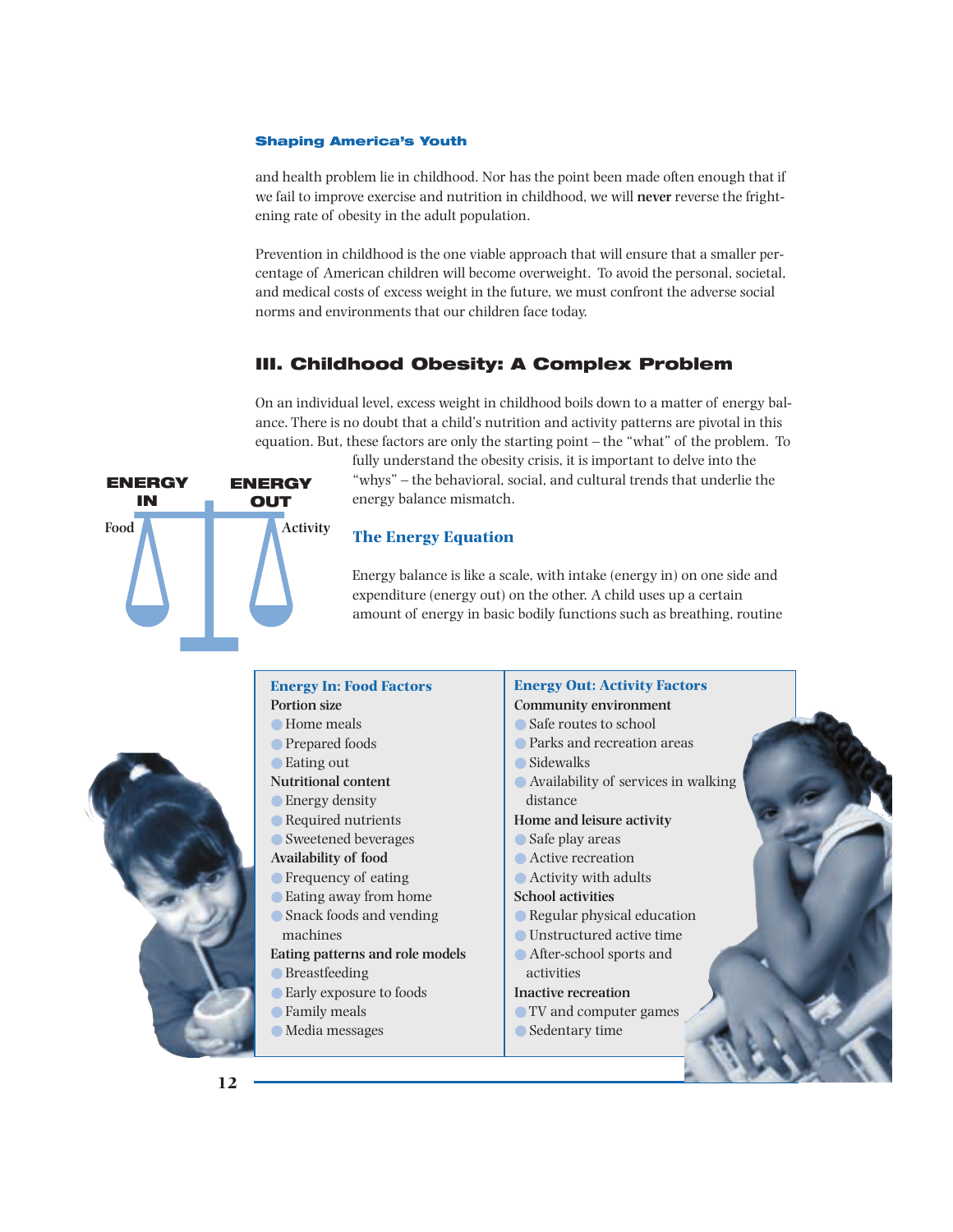movements, and growth. In addition, she or he burns calories (energy) during physical exertion. Activities such as transportation and recreation fall under this heading.

To become overweight, a child must take in more food energy than he or she expends. Any of a number of factors can shift the balance of this equation. Although emphasis has typically been on dietary intake, it has now become evident that physical activity is equally, if not more, important than food in maintaining energy balance in children.

### **Food Factors**

What children eat, how they eat, the quality of their diets, and the eating patterns they learn early in life all affect the "energy in" side of the equation. Social, economic, and cultural trends over the last two or three decades have had a dramatic influence on the quality and quantity of food children eat.

### **Portion size and food quantity**

A major change is the amount of food that people are eating. Both children and adults average more daily calories today than 20 years ago. Part of this increase is due to overly large servings of food. Whether purchased in the grocery store, served in restaurants, or offered in home meals, portion inflation now plagues all settings where food is available.

Offering children too-large portions can disrupt their natural appetite regulation. Interestingly, preschoolers will eat only enough to satisfy their hunger. Older children and adults tend to respond to external cues such as the amount of food on the plate or the size of the package. These visual indicators override internal fullness signals. As a result, they consume the entire amount they're served, continuing to eat even after they stop being hungry.





**13**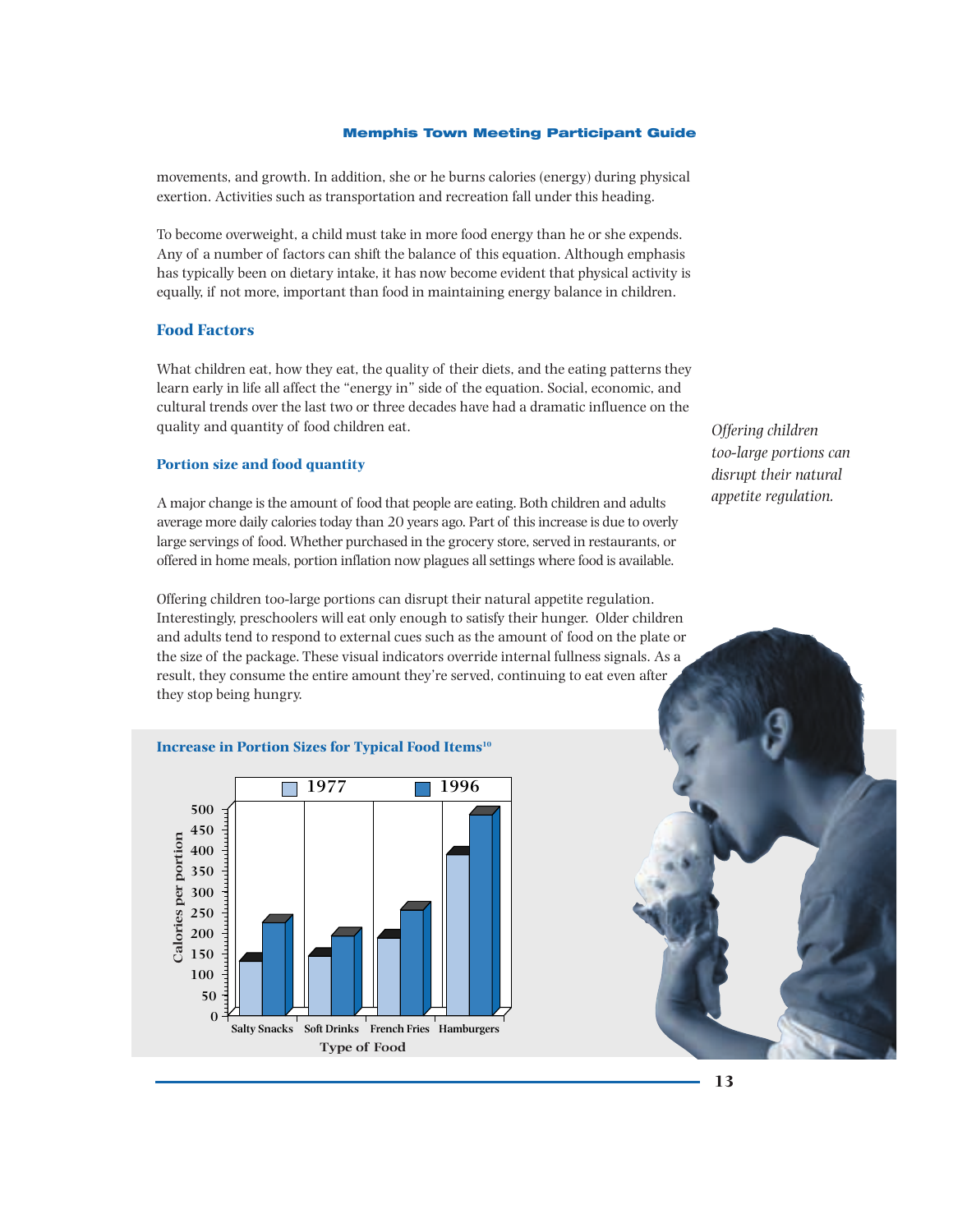When children are allowed to serve themselves, they tend to select smaller portions and eat less total food. Therefore, the influence of family members and caregivers is critical in helping young children properly regulate calorie intake.

### **Nutritional content**

As food consumption has escalated, the quality of nutrition has declined. Low-cost, easy-to-prepare packaged and take-out foods are major factors. For many children, these items have replaced nutrient-rich foods in their diets with "empty" calories from some forms of sweetners, saturated fat, and refined carbohydrates. The biggest losers are fruits and vegetables. Less than 1 in 4 children eat the recommended number of fruit servings, and vegetable intake is even lower.<sup>11</sup>

Compounding the decline in daily fruit and vegetable consumption are the limited types of these foods that Americans are eating. In the year 2000, five vegetables – iceberg lettuce, frozen potatoes, fresh potatoes, potato chips, and canned tomatoes – made up almost half of all vegetable consumption in this country. Fruits fared little better. Six fruits – orange juice, bananas, apple juice, apples, grapes, and watermelon – accounted for 50% of all fruit items eaten. $12$ 

Another nutritional shift our children face is the replacement of milk and water with carbonated soft drinks, juice-flavored drinks, and sports beverages. These beverages provide significant calories, but minimal nutrition. Over the last 25 years, soda intake has nearly doubled for teenage girls and nearly tripled for teenage boys.<sup>10</sup>



### **Ups and Downs**

*In the period between 1977 and 1996, the following foods saw the greatest changes in consumption by children and teens age 6 to 19.11*

### **Increases**

- **1. Carbonated beverages**
- **2. Fruit drinks**
- **3. Low-fat milk**
- **4. Grain mixtures (pizza, pasta)**
- **5. Non-citrus juices**

**Decreases**

- **1. Whole milk (and overall milk)**
- **2. Beef**
- **3. Corn, peas, green beans**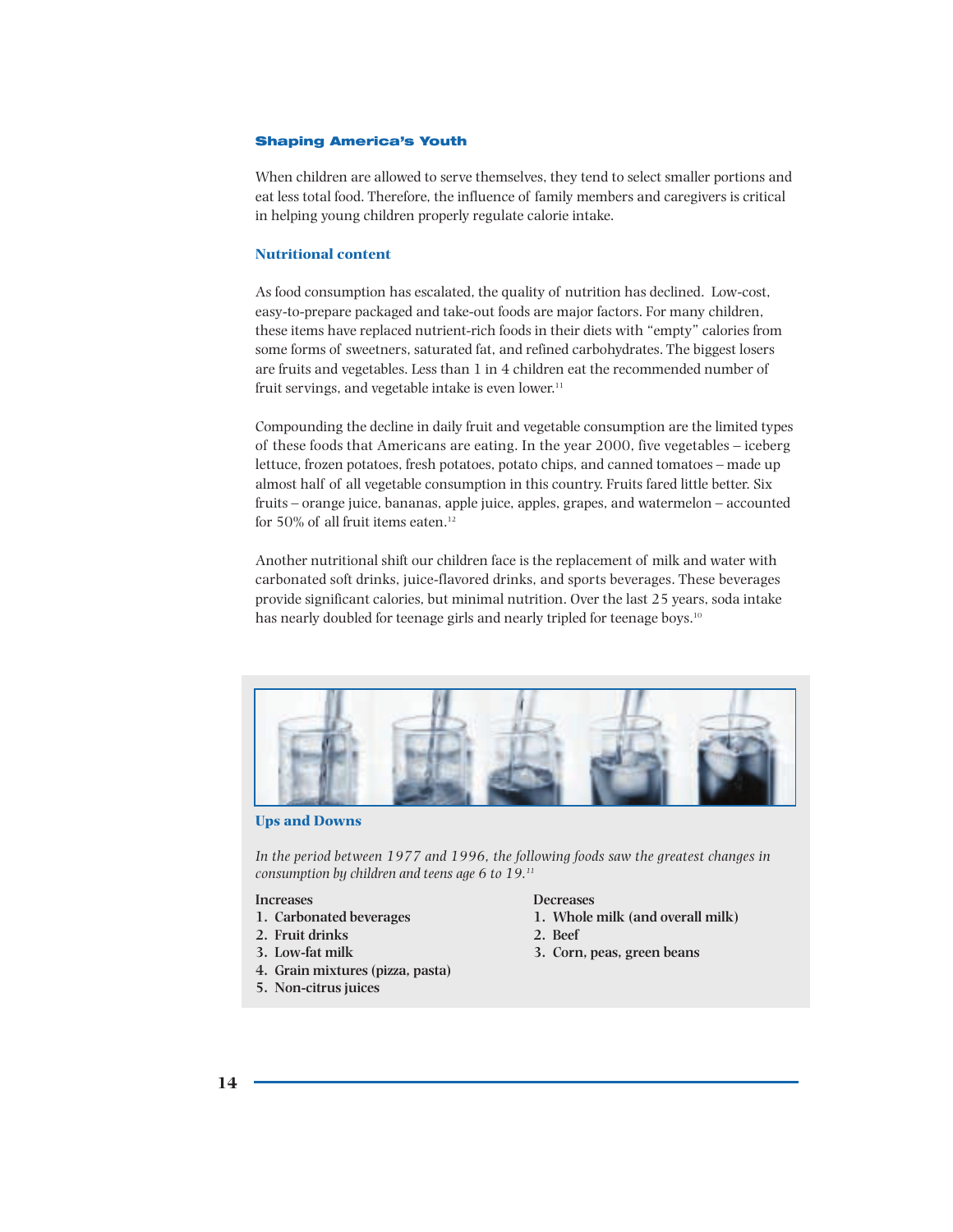Not only do these beverages lack nutritional quality, they are being consumed in place of milk, a primary source of vitamins and minerals. In 1977-78, children drank four times more milk than any other beverage; by the mid-1990s, their intake of soft drinks alone was almost double their intake of milk.10,13

### **Availability of Food**

Convenient and affordable restaurant meals, take-out foods, and snack items are now available just about anywhere, anytime. In addition, families have an increasingly more hectic lifestyle which promotes snacking between meals, simplified meal preparation at home, and eating away from home more often. As a result, the portion of the family food budget devoted to eating away from home has more than doubled over the past three decades.

Older children and teens eat at fast food restaurants an average of twice a week. The downside of this trend is the bearing it has on the quality and quantity of food that our children are eating. Meals prepared at home generally include more fiber, calcium, iron, and other nutrients than food eaten out. Restaurant and fast food meals contain larger portions, higher levels of fat and sodium, fewer nutrients, and more total calories.

Children also have more foods available at school than in past years. In addition to the federally subsidized meal program, kids can choose from numerous "à la carte" and "competitive" foods. These items are sold in the cafeteria alongside standard school lunches as well as in school stores, vending machines, and school fundraisers. Competitive foods are typically more calorie-dense and nutrient-poor than traditional lunches. Not surprisingly, children tend to choose these less nutritional items even when fruits and vegetables are among the selections.

Another factor that determines a child's food choices is the type of foods the family buys and stocks at home. Children in households that have fruits and vegetables on hand are more likely to eat these foods both at home and in other settings than children who don't have fruits and vegetables at home. The converse is also true. Homes that stock more snacks and prepared foods and fewer fresh food items are less likely to promote optimal nutritional choices in children at or away from home.

In many neighborhoods, however, supermarkets that carry fresh foods aren't easily reached by foot or public transportation. As a result, many families, particularly those who are low-income, rely on smaller local markets that carry primarily packaged and convenience foods. This limited selection doesn't offer the diversity of food choices that is essential for a high quality diet. The cost of better quality food can also present a significant barrier to achieving the healthy, calorie-balanced diet a child needs.

### **Eating Patterns and Role Models**

The seeds of obesity are planted early in life. Heredity contributes to a child's risk to a degree, but, in most cases of excess weight, behavioral and cultural factors figure

*Children in households that have fruits and vegetables on hand are more likely to eat these foods both at home and in other settings than children who don't have fruits and vegetables at home.*

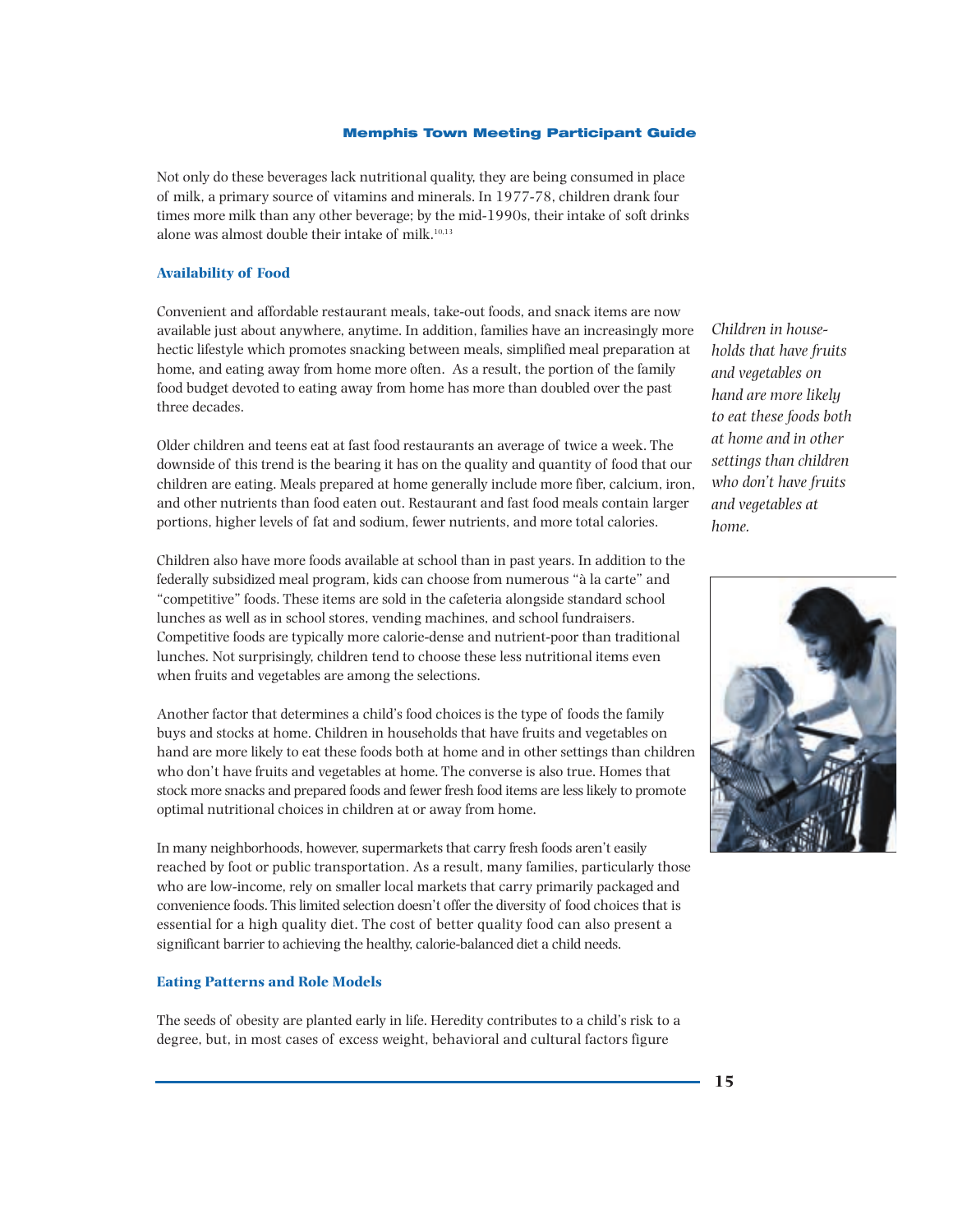*However, simply offering healthier foods may not be sufficient if children, parents, and family members aren't eating these foods as well.* 

*Studies have shown that as children get older, they will mimic the eating patterns they observed at a young age in their role models.* 

more prominently. Systems in the brain that govern lifelong food intake patterns and body fat development form while a baby is still in the womb. If a woman is obese when she conceives, smokes during pregnancy, or develops pregnancy-related diabetes, she and her child are at increased risk for later obesity. Taking steps during pregnancy to prevent these patterns from forming can positively influence a child's risk of gaining excess weight during his or her earliest years.

Whether or not a child is breast-fed also has an impact on the child's risk of becoming overweight. Infants who breast-feed exclusively during the first several months of life learn how to respond to natural hunger signals. As a result, their food intake is in line with their nutritional needs. Formula-fed babies, on the other hand, are frequently fed according to external factors. A set feeding schedule or the number of ounces in the bottle is likely to dictate when and how much the child is fed. Because the child's eating is triggered by the caretaker rather than internal hunger cues, formula-fed babies may be prone to overeating later in life.

The preschool years are a critical period in the formation of eating habits. The task of changing behaviors and reversing weight gain is considerably harder as children get older. Toddlers are notoriously picky eaters. Typically, they need to try a new food 5 to 10 times before liking it. Early breast-feeding fosters toddlers' acceptance of new foods. Food flavors transmitted in breast milk allow infants to become familiar with new tastes early in life.

Repeatedly offering young children a variety of fruits and vegetables at home and in day care settings can further guide the development of healthy choices. However, simply offering healthier foods may not be sufficient if parents and other family members aren't eating these foods as



well. Studies have shown that as children get older, they will mimic the eating patterns they observed at a young age in their role models.

When a child reaches school age, additional influences on his or her eating patterns come into play. Between class time, after-school activities, and day care, school represents the bulk of the organized time children and teens spend away from home. This puts added emphasis on the school environment as a place where children learn to make healthy food choices

The food environment in school has undergone rapid changes in recent years. Traditionally, food served in school cafeterias fell under the USDA federally subsidized meal program which is regulated to meet certain nutritional requirements. However, there are no federal

guidelines concerning "à la carte" and "competitive" foods. In many cases, these items have been added to increase the school's income rather than improve the quality of food choices children and teens have available to them.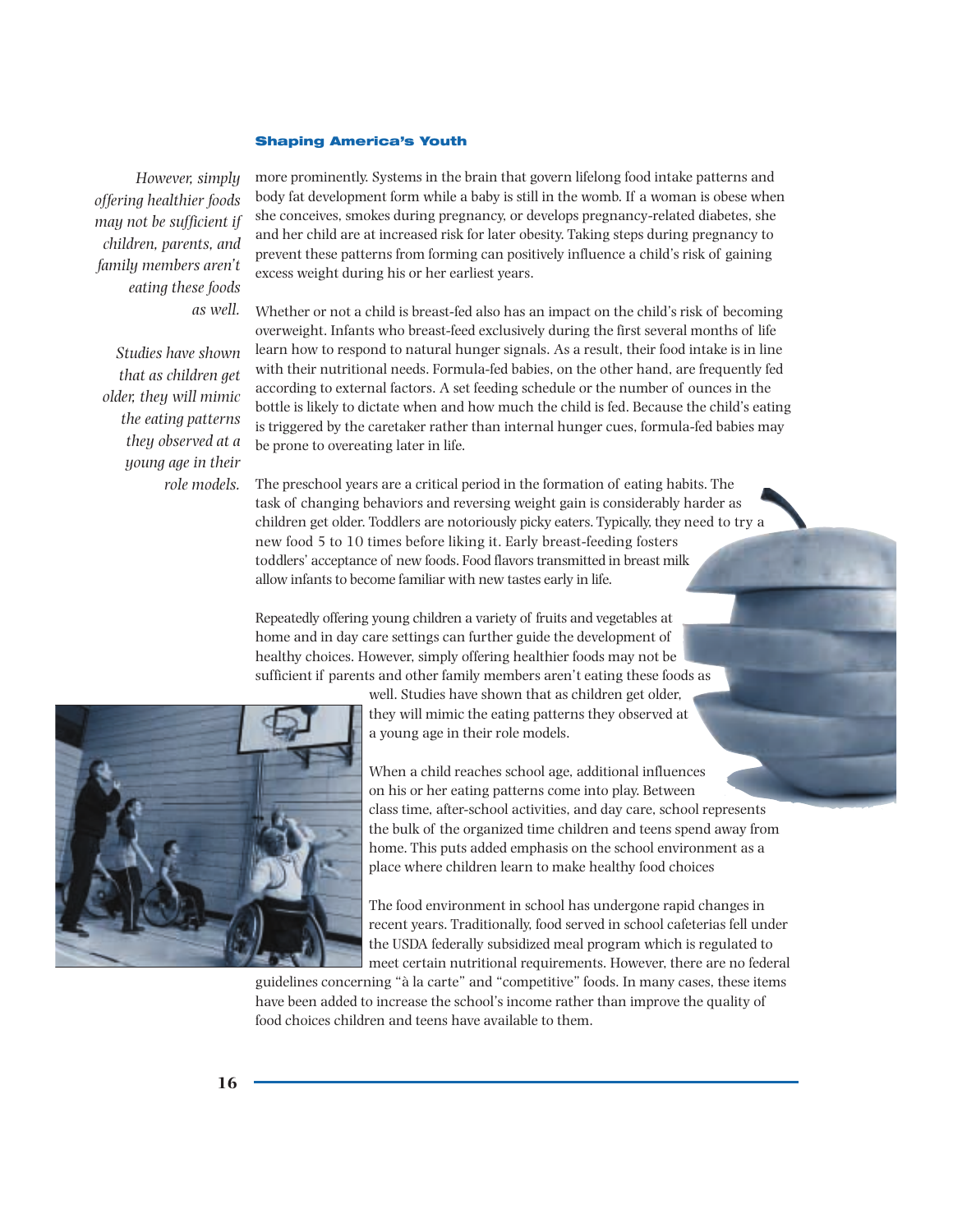Media messages also play a key role in shaping children's food decisions. Young children are especially vulnerable to the persuasive powers of TV marketing. More than half of the commercials directed at children promote food items such as candy, snack foods, sweetened cereal, fast food, and soft drinks.<sup>14</sup> Research shows that children are having an increasingly strong influence on the products and brands a family buys. Before age 8, children generally can't make the distinction between straight information and an advertisement designed to sell a product.

### **Nutrition Fast Facts**

- **Total calorie intake jumped 9% in teenage boys and 7% in teenage girls between the years of 1977 and 1994.11**
- **Kids are likely to consume almost twice as many calories from a restau**rant meal than when eating at home (770 calories vs. 420 calories).<sup>15</sup> **They also average an extra 187 calories daily when they've had a fast food meal.16**
- **A third of all teenage girls and half of teenage boys drink 3 or more 8-ounce sodas a day. 17**
- **Breads, cereals, pasta, and other foods made from whole grains contain more fiber, vitamins, and minerals than refined foods. Between 1994 and 1996, the average child ate one daily serving or less of these foods.11**
- **Food and beverage items are sold from vending machines, snack bars, and school stores in 98% of high schools, 74% of middle schools, and 43% of elementary schools.18**
- **Tennessee is one of only six states in the nation to have implemented legislation to require healthy foods in school vending machines.**



### **Activity Factors**

No discussion about preventing excess weight gain in children is possible without addressing the "energy out" side of the equation. As with nutritional issues, the dynamics affecting children's activity levels are complex. On the bottom line, kids just aren't moving enough. Health guidelines recommend at least 30 minutes of moderate exercise a day, but 25% of children get no free-time physical activity at all.

As with food and calorie intake, young children's activity is heavily influenced by the adults around them. Many children are not seeing positive role models for building an active lifestyle – 40% of all adults are completely sedentary. <sup>19</sup> The challenge of exercise is not to become a competitive athlete; it is simply to include more movement in everyday activities. The difference between the number of calories burned by normal weight and overweight adults can be attributed to the number of small movements an individual makes over the course of the day.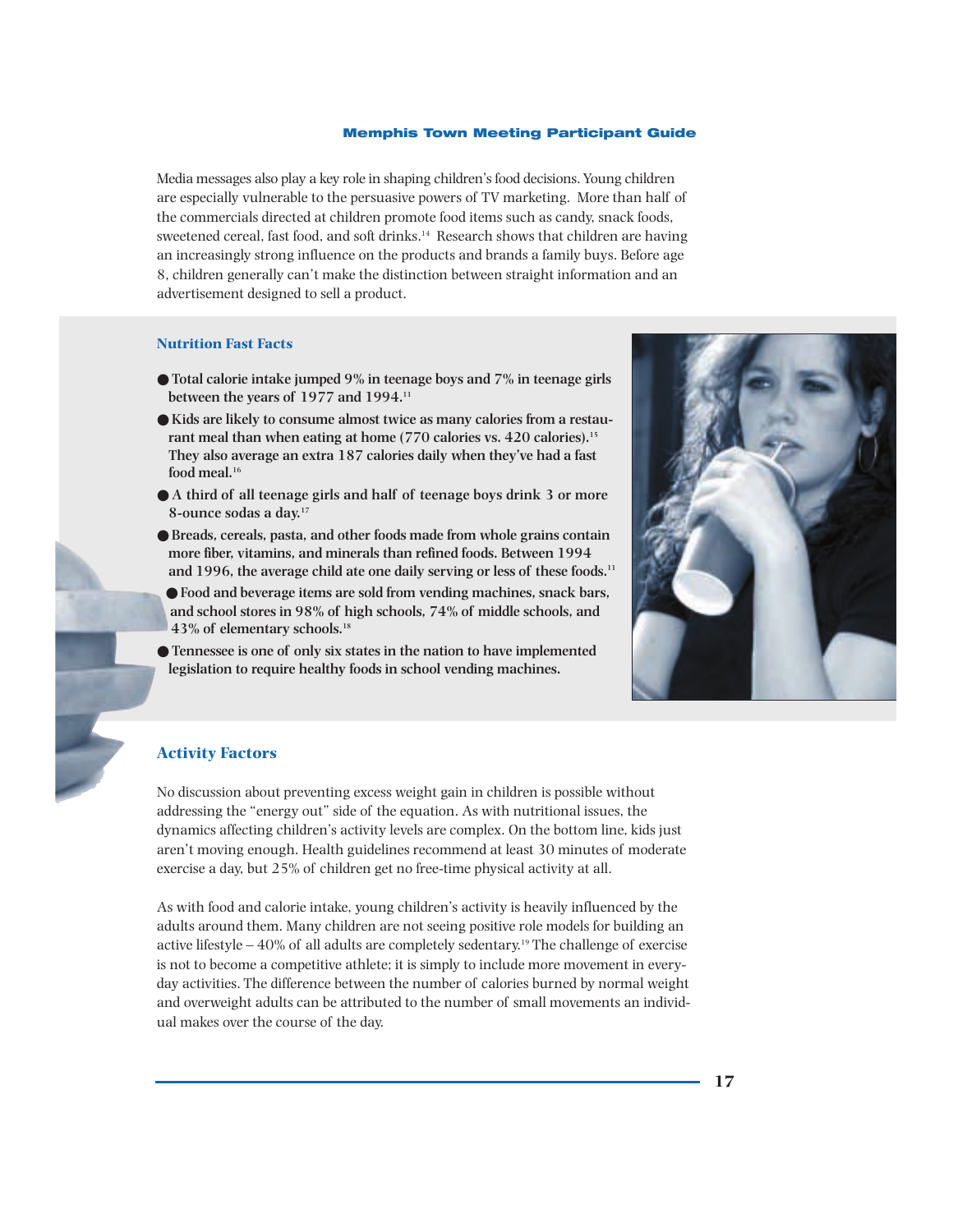

### **Energy Balance in Action**

The following examples provide a real-life picture of the energy equation:<sup>20</sup>

| <b>Food</b>                                                                                             | <b>Calories</b> | <b>Activity Equivalent</b>                                                               |
|---------------------------------------------------------------------------------------------------------|-----------------|------------------------------------------------------------------------------------------|
| <b>Small chocolate chip</b><br>cookie                                                                   | 50 calories     | Brisk walking (4 mph)<br>10 minutes                                                      |
| Large chocolate chip<br>cookie                                                                          | 250 calories    | Brisk walking (4 mph)<br>10 minutes<br>plus<br><b>Raking leaves</b><br><b>40 minutes</b> |
| <b>Jelly filled doughnut</b>                                                                            | 300 calories    | <b>Moderate walking (3 mph)</b><br><b>60 minutes</b>                                     |
| <b>Fast food meal:</b><br>double-patty<br>cheeseburger,<br>extra-large fries,<br>and a 24oz, soft drink | 1500 calories   | Running (6 mph)<br>2 <sup>1</sup> / <sub>2</sub> hours                                   |

### **Home and Leisure Activity**

*The expansion of organized sports combined with the rise of computers and electronic forms of entertainment has created an ever-widening gap in children's activity levels.* 

Modern life provides increasingly fewer opportunities for activity. Sedentary jobs have largely replaced manual labor or farm work, so physical activity is no longer a natural part of the work day. In addition, the increase in single-parent households and families where both parents work means that there is less time to engage in routine physical exercise and to play with or supervise children in these activities. Children spend more time in day care and after-school programs. These settings generally provide fewer opportunities for active play and movement than a child would have if he or she were at home and playing in the neighborhood.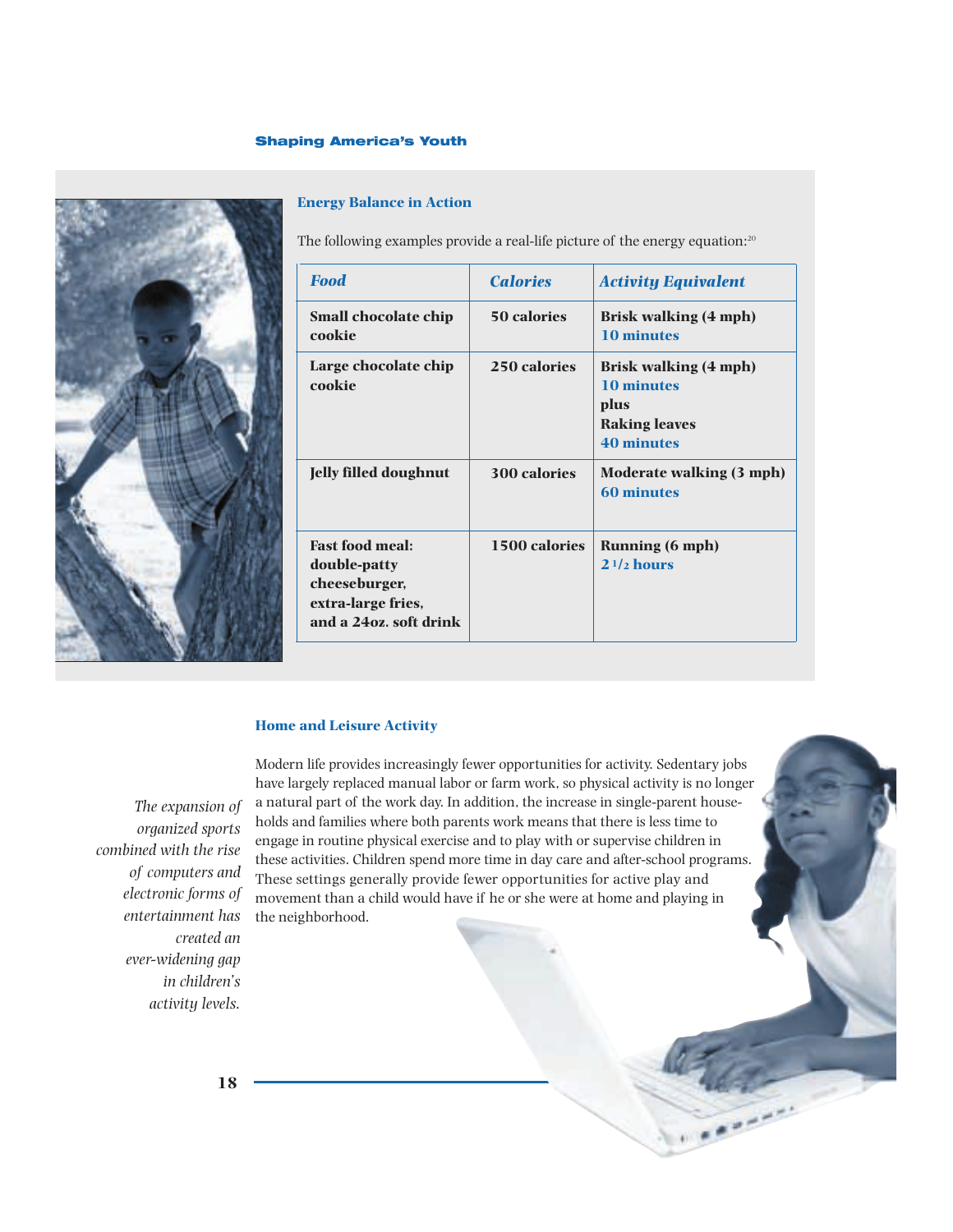The expansion of organized sports combined with the rise of computers and electronic forms of entertainment has created an ever-widening gap in children's activity levels. At one end of the spectrum is the minority of young people who are constantly on the move with sports practices and competitions. At the other end are the majority of children and teens who are virtually sedentary – spending the bulk of their time inside watching TV or on the computer. Falling through the cracks is free-time physical activity that children traditionally accumulated through spontaneous outdoor play.

Active parents and families that encourage activity influence how their children view exercise. Activity levels tend to decline as toddlers progress to teenagers, but family influence remains steady into adolescence even in the face of peer pressure. Parents who have the time and resources to be active themselves are not only more likely to encourage activity in their children, but can serve as valuable role models for commitment to routine movement and exercise.

### **Neighborhood and Community Environment**

The migration of families from densely populated cities to sprawling suburbs has also affected activity levels. More time is spent riding in cars than 30 years ago. This shift has had two major effects on exercise and activity. First, adding this time onto an already long work day provides less opportunity for parents and children to participate in sports and other leisure time exercise. Second, many tasks that a child or an adult would have done by walking, bicycling, or public transit now take place by car, thus eliminating a traditional source of regular physical activity.

The built environment has an impact on activity levels as well. The absence of sidewalks, crosswalks, and bike paths in suburban developments impede pedestrian and bike travel as do individuals' concerns about their

> safety. As a result, most children travel to school via car or bus rather than by foot or bicycle. This is true even for children who live within a mile of their school, a distance that was considered too short for bus transport 30 years ago. On the flip side, families living in "walkable" neighborhoods are more likely to get enough physical activity as a part of their daily routine to balance their calorie intake and energy expenditure.

> > Proximity to attractive, pleasant places to play has also declined. As urban dwellers have become

suburbanites, their tax dollars have followed. As a result, cities are finding it increasingly difficult to fund,

*Proximity to attractive, pleasant places to play has also declined. As urban dwellers have become suburbanites, their tax dollars have followed.*

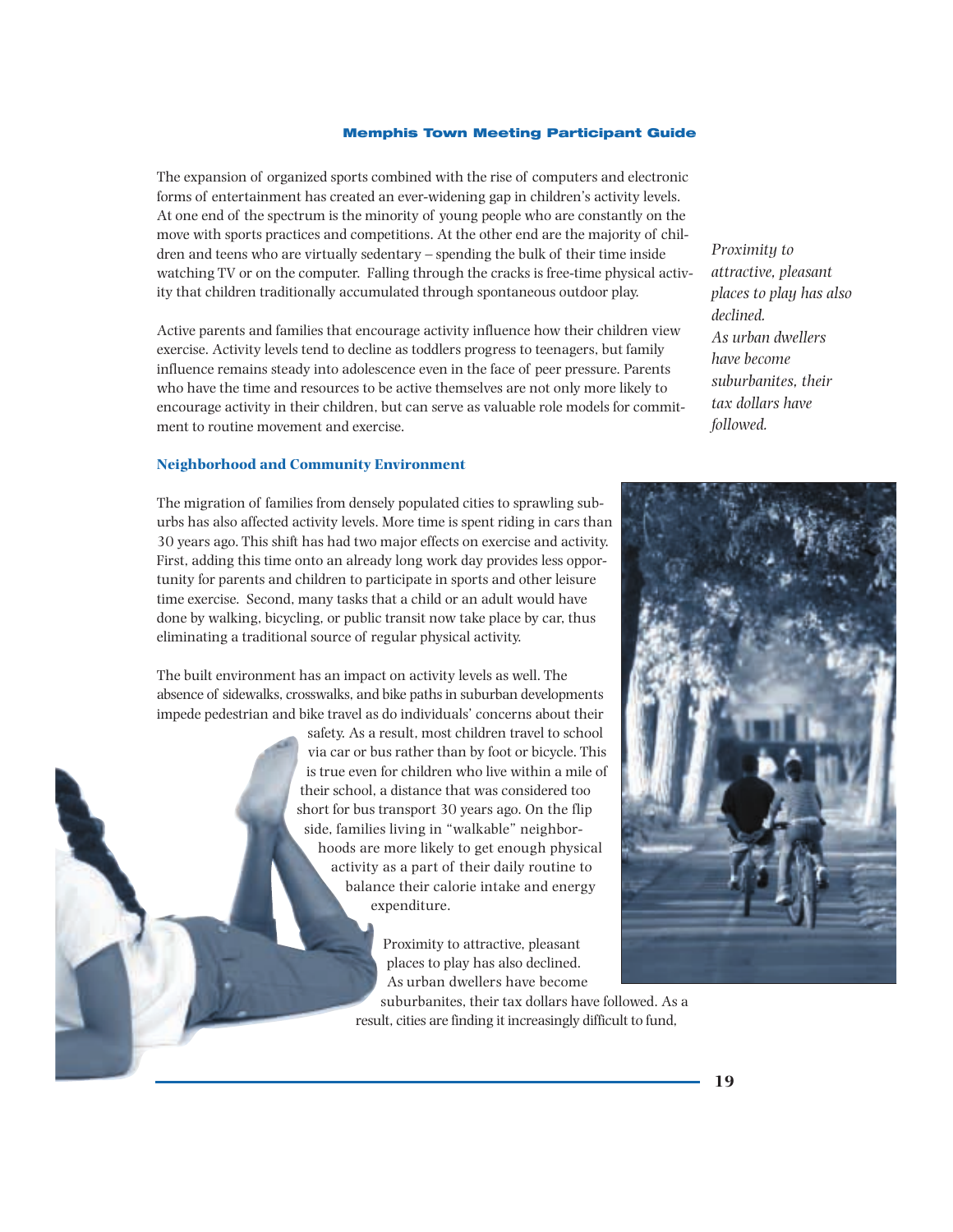build, and maintain recreation areas. The car culture has also bred the assumption that neighborhood play areas are no longer necessary since children can be carpooled to more remote locations.

Children and teens with easy access to parks, trails, and recreation facilities are more likely to take advantage of opportunities for spontaneous activity. Also, the more time preschool children spend outdoors, the higher their activity levels. A Chicago study found that children in safer neighborhoods engaged in an additional 49 minutes of activity a week than did children in unsafe neighborhoods.<sup>21</sup>

Increasingly, traffic safety poses an obstacle to physical activity. Parents, teachers and caregivers recognize that pedestrian injuries are a leading cause of death for school age children. This valid concern has sharply reduced walking and biking by children.

### **School Activity and Physical Education**

Even though physical activity is critical for children at all stages of development, opportunities for school-related activity have diminished. Regular physical education classes have been reduced or cut out altogether in many schools due to time and budget constraints. In addition, the majority of high school students are choosing to opt out of PE classes. The introduction of computers into the classroom has further eroded spontaneous regular movement. In the past, a child would need to walk to the library to research a project. Today, the classroom computer brings a world of information to within steps of the child's desk – but without the expenditure of any calories.



Another issue is the structure of traditional school-based physical education. The average child gets only 2 to 3 minutes of vigorous activity in the course of a typical 30-minute PE class. The remainder of the time is focused on motor skills development.23 Although not mandated in most states, the majority of schools offer unstructured recess time throughout the day. Studies show that children are more likely to use this time for active play when schools make small changes such as providing balls and marking pavement on the playground for games.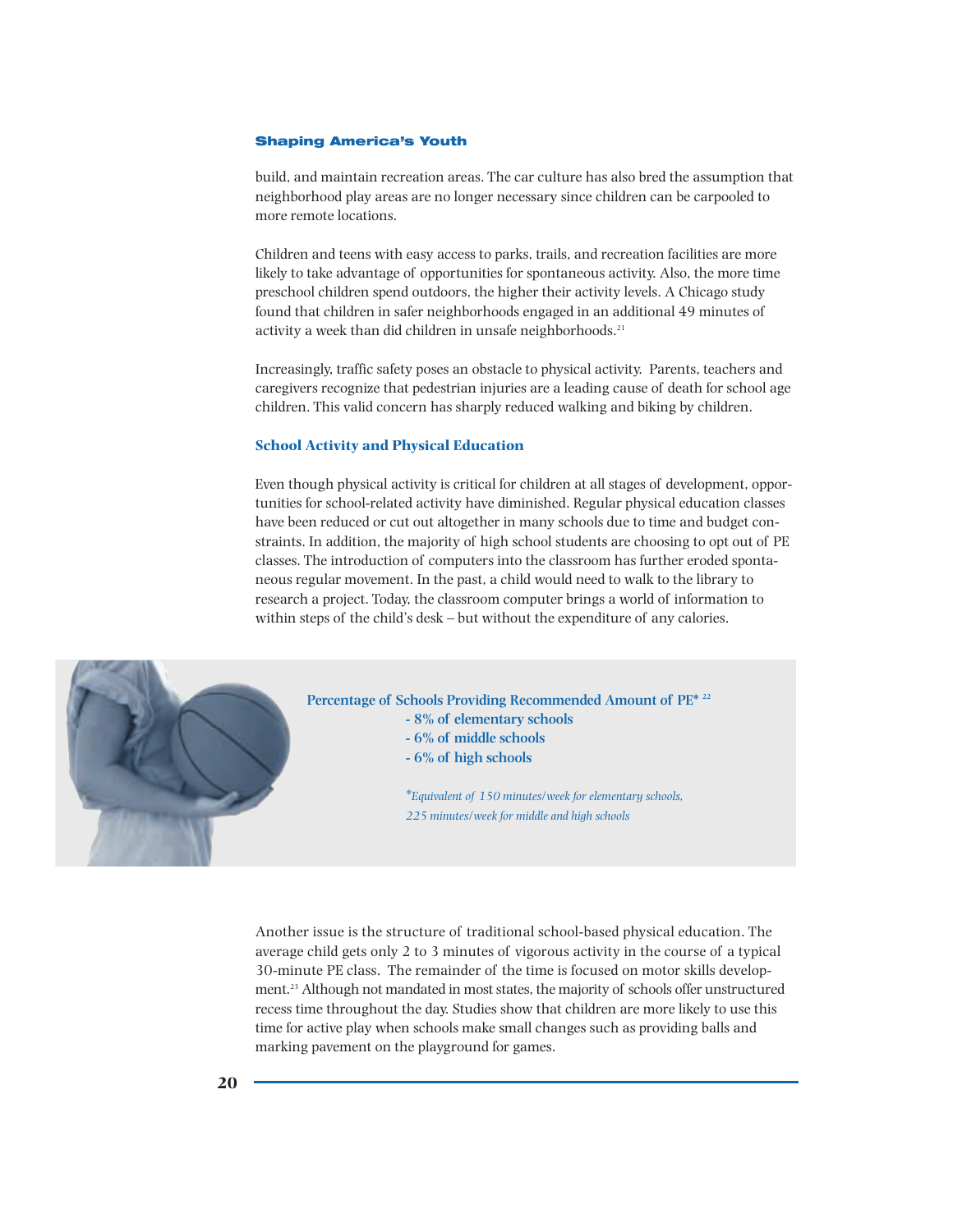### **Inactive Recreation**

Not only do lifestyle pressures cut into children's opportunities for exercise, the current culture offers little incentive to reduce inactivity. A staggering array of electronic diversions – TV, computer, video games to name a few – conspire to keep children rooted in place. The average child spends  $6\frac{1}{2}$  hours a day using media – more time than in any other activity except sleeping.<sup>24</sup> This is more time than would be spent at a full time job. Even preschoolers spend as much time with electronic entertainment as they do playing outside.

As well as displacing active play, "screen time" reduces the number of small movements a child routinely makes, therefore lowering his or her calorie expenditure. The sedentary nature of TV watching combined with exposure to food advertising leads to more snack food consumption more often; while it's difficult to eat and exercise, it's very easy to eat and watch. Not surprisingly, families who have meals in front of the TV tend to consume more processed meats, fast food, and soda, and eat fewer fruits and vegetables.

### **Activity Fast Facts**

- **The use of walking as a mode of transportation decreased by 40% in the decades between 1977 and 1995. The number of car trips increased to 90% of all trips made over the same period.25**
- **Less than 15 % of school children regularly walk or bike to school.26**
- **Only 1 in 4 high school students get at least 30 minutes of moderate activity 5 or more days a week.27**
- **Between 1991 and 2003, enrollment in high school PE classes dropped from 42% to just over 28%.26**
- **More than 60% of children between the ages of 9 and 13 do not participate in any organized physical activity outside of school. Nearly one-fourth get no free-time physical activity at all.27**
- **Children who watch more than 5 hours of TV a day have a 4.6 times greater risk of being overweight than children who watch 0 to 1 hour a day. 28**



*Electronics Profile of the Average* **American Household**<sup>24</sup>



*TV: 99%* ■ *Three or more:* 73% ■ *Five or more:* 14%



*Cable or satellite TV: 82%*



*CD/tape player: 98%* ■ *Three or more:* 66%



*VCR/DVD player: 97%* ■ *Three or more:* 53%



*Computer: 86%* ■ *Three or more:* 15%

*Internet connection: 74%* 



*Video game console: 83%* ■ *Three or more:* 31%



*Portable media ownership by children and teens:* ■ **65%** have a CD, tape, or *MP3 player* ■ 55% have a handheld *game player*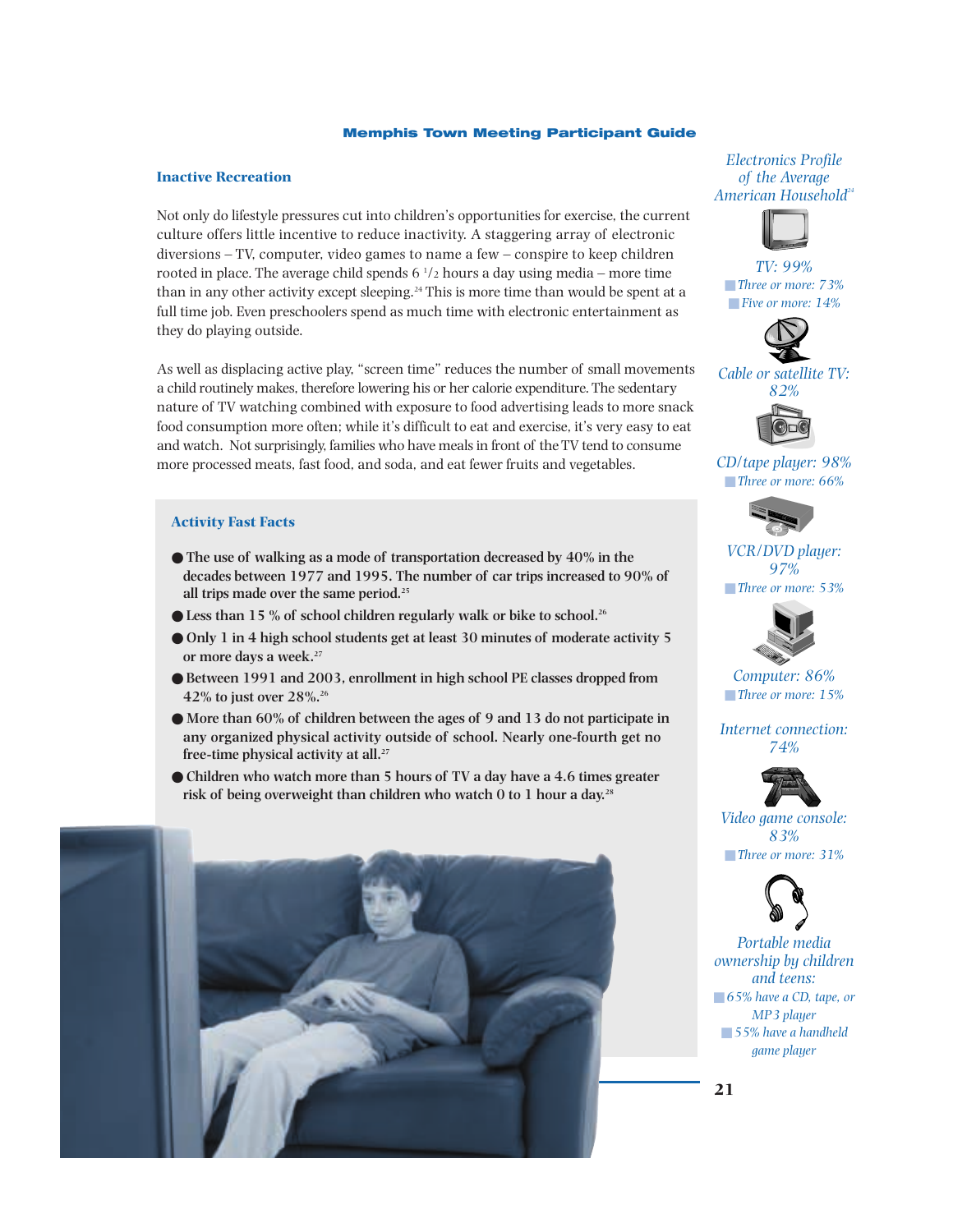### **The Memphis Story**

Of the Memphis high school students who participated in the 2003 Memphis City Schools' Youth Risk Behavior Survey:

- 15.8% reported that they were overweight, higher than both the rising state and national averages
- Only 14.5% reported eating the recommended 5 or more servings of fruit and vegetables a day
- Only 7.6% reported consuming the recommended 3 or more milk servings a day
- 41% of students did not reach the recommended levels of physical activity

### **IV. Who's Involved**

The causes and consequences of childhood obesity extend into every corner of the culture and economy. Therefore, efforts to reverse the trend must be similarly broad-based and inclusive. True progress will come when all constituencies – individual and community, local and national, public and private – can be fully engaged in the process.

Each of the groups of stakeholders involved in the problem of childhood obesity faces its own needs and challenges. In the course of our discussion today, we'll look at how the roles of the various stakeholders parallel and intersect. In addition, we'll identify the challenges confronting each group and our priorities for addressing them. We'll then explore how stakeholders may help each other implement these priorities. Finally, we'll look ahead to a comprehensive plan that addresses the agendas of individual stakeholders within a framework of universal priorities.

### **Stakeholder Groups**

The key players involved can be divided into six groups. Each has a unique role in promoting change.



**Children & Families**



**Community Programs & Leaders**



**Educators & Schools**



**Health Care Community**



**Legislators & Policymakers**



**Corporations & Private Sector**

**22**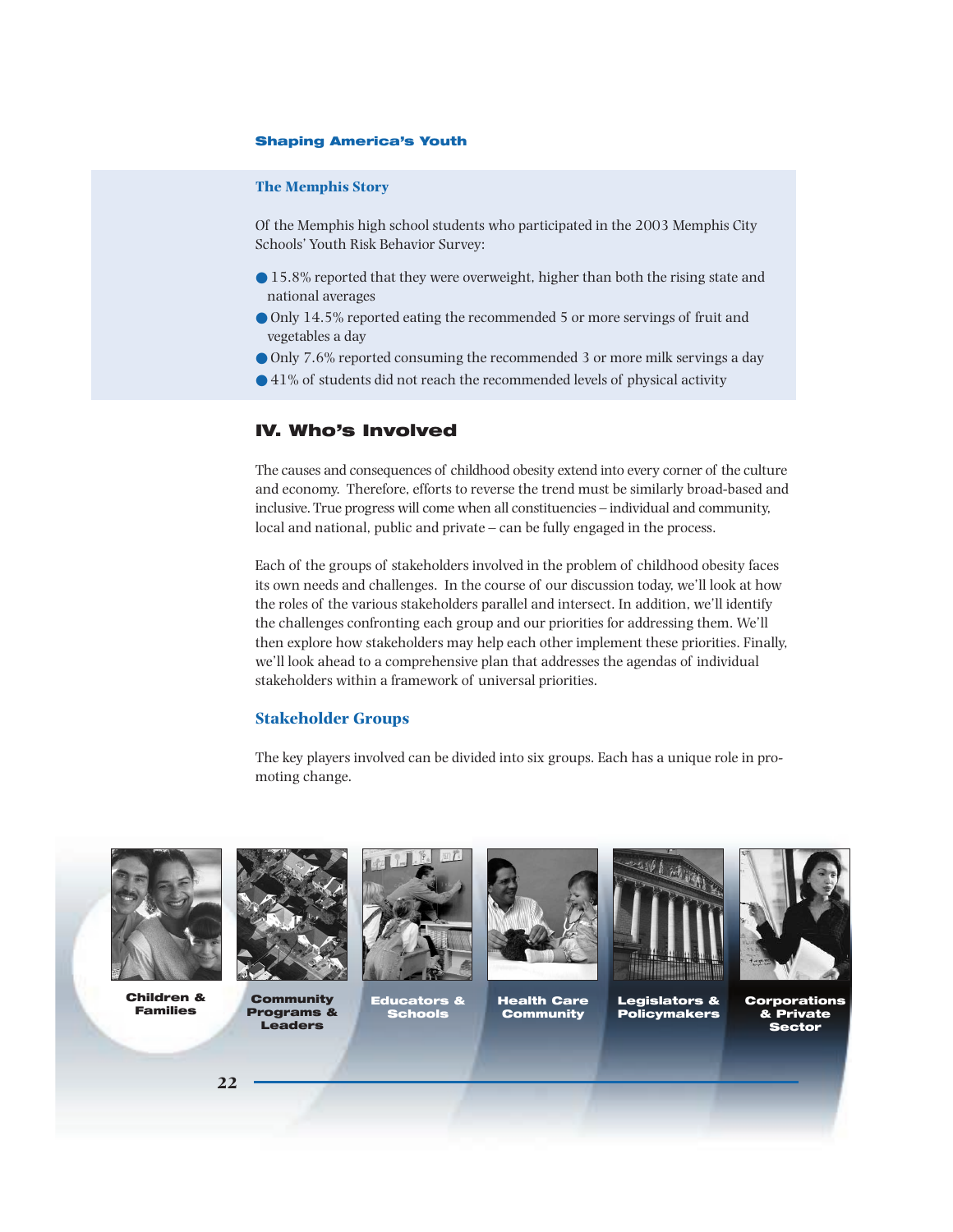### **Children & Families**



### **Who they are...**

- Infants and toddlers
- School-age children
- Adolescents
- Parents and extended family
- Other caretakers

### **What they can do...**

A child's earliest contact with food choices and activity patterns takes place within the family at a very young age. Parents and caregivers promote values and attitudes that will set children on a healthy course throughout life. Healthy decisions and actions by families, mentors, and role models at the earliest stages of life will ultimately have greater benefits than actions taken once behaviors have become established later in childhood.

### **Community Programs & Leaders**



### **Who they are...** ● Urban planners

- Transportation planners
- Social and civic organizations
- Youth groups
- Faith-based groups

### **What they can do...**

A child's physical and social environment is critical to his or her health and well-being. Sidewalks and bike paths, safe playgrounds and recreation centers offer outlets for physical activity. Neighborhood programs and activities that reinforce positive messages received at home and school can improve children's environments. Access to grocery stores and farmers' markets ensure the availability of fresh food. Community programs and civic leaders are in the position to involve the entire community in shaping the community setting.

### **Educators & Schools**



### **Who they are...**

- School boards
- Administrators
- Teachers
- Professional educator groups

### **What they can do...**

Over 53 million students are enrolled in elementary or secondary schools across the country. This makes the school environment a prime venue for reaching America's chil-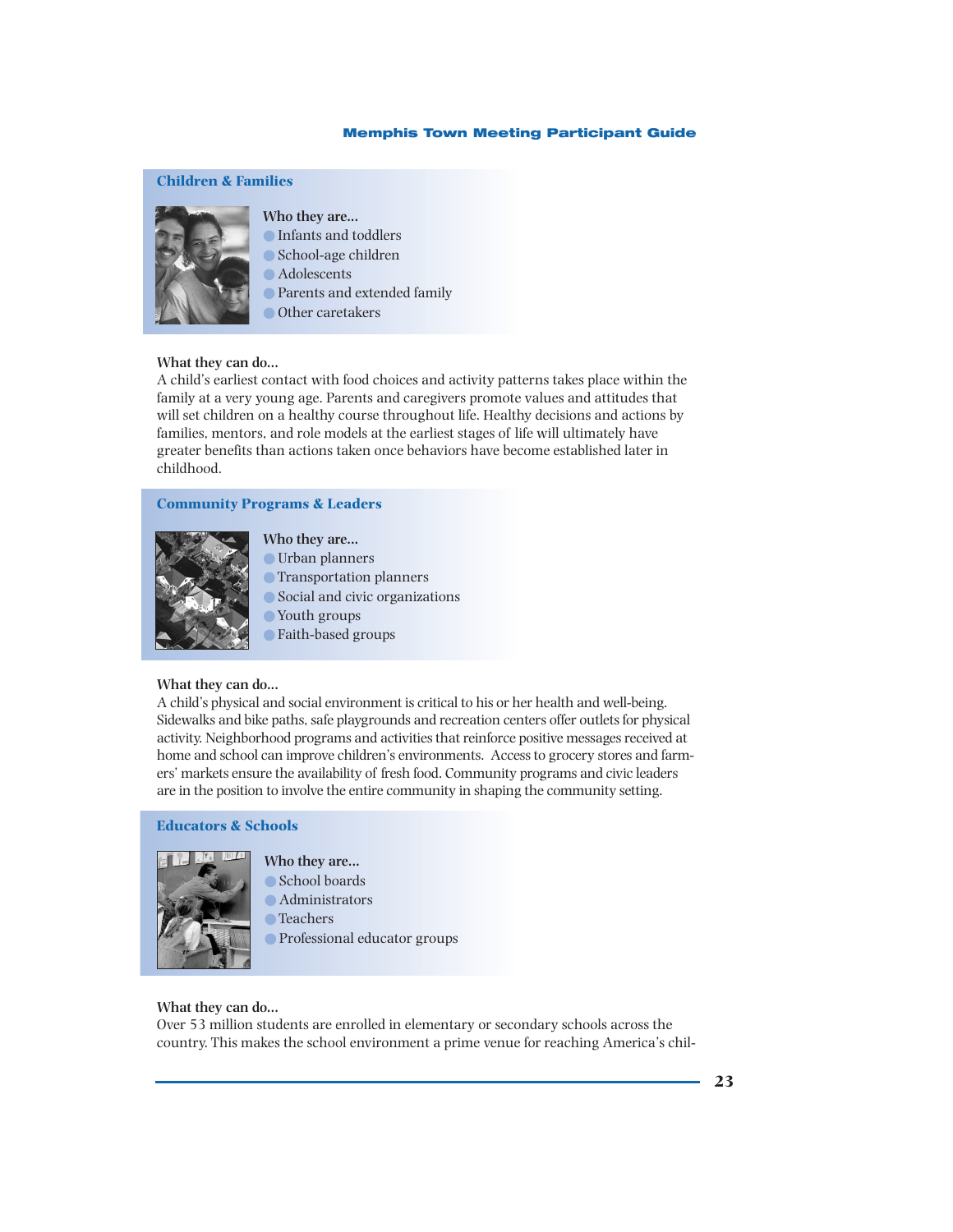dren. The school day affords numerous opportunities to teach students about healthy food choices and engage them in physical activity.

### **Health Care Community**



**Who they are...** ● Health care providers ● Hospitals ● Insurers  $\bullet$  Government health agencies ● Voluntary health organizations

### **What they can do...**

Health care professionals can encourage children and their families to make healthy lifestyle choices. They also have the capacity to intervene if they spot unhealthy trends in exercise and nutrition. Insurers and public and private health agencies are in a position to promote prevention and advocate policy changes. They can offer support for the decisions families and communities make to improve nutrition and exercise in children.

### **Legislators & Policymakers**



### **Who they are...**

● Local government

● Regional government

● State government

● Federal government

#### **What they can do...**

Government leaders and policymakers can provide the leadership needed to craft overarching policy changes and prevention campaigns. They can also be instrumental in securing funding and coordinating resources that communities need to improve the environment at home, at school, and within neighborhoods. This could include matching food subsidies for fresh fruits and vegetables with the nutritional guidelines published by the USDA.

### **Corporations & Private Sector**



### **Who they are...**

● Employee benefit departments

- Corporate wellness programs
- Charitable foundations
- Restaurants and food industry
- Media companies
- Sports and fitness companies
- Transportation companies

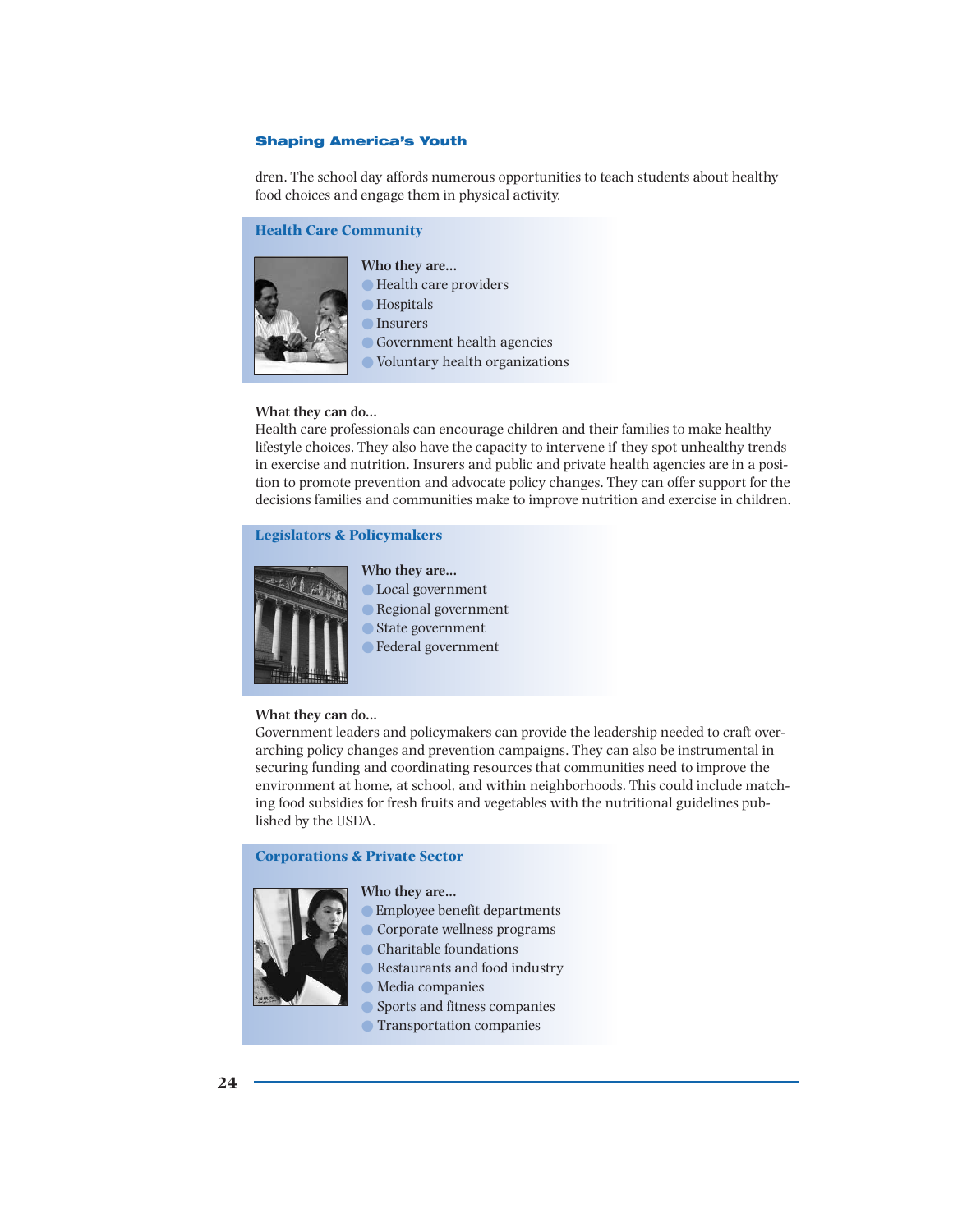**Health Care** 

**Community** 

Children

& Families

### **What they can do...**

Young people are major consumers of food, beverages, media, and entertainment. The food industry can use its clout to advocate products and activities that encourage healthy lifestyles. Likewise, employers and advertisers can distribute media messages that continually reinforce the basic principles of movement, exercise, and good nutrition, and offer role models for children. Employers can provide flexible work schedules to accommodate physical activity before, during, and after work hours.

### **Interrelationships Among Stakeholders**

Like ripples moving out from a pebble dropped in a pond, efforts to curb excess weight gain in children will necessarily revolve around the child. However, the sway each

stakeholder group has on an individual child changes in relation to how directly the child interacts with that group. The groups closest to the child, such as family and schools, have the greatest ability to favorably influence personal behavior. On the other hand, groups that are further away, such as policymakers and corporations, have less influence on individuals, but tremendous influence on broad social and environmental trends.

brief, while others will remain in effect for years to come.

Clearly, some steps can be taken within a single stakeholder group. Other initiatives will require other stakeholder groups to put aside individual interests in favor of more collaborative solutions. As a result, connections

and partnerships among stakeholders will be in constant flux. Some of these will be

**Educators** & Schools

### **Challenges to Change**

From the family table to the corporate boardroom, all six stakeholder groups confront similar challenges in the effort to improve children's energy balance. These common factors include:

- **Time.** Time pressures can lead to unhealthy eating patterns and a decrease in activity levels. Making changes at any level puts an increased demand on time.
- **Money.** Availability of low-cost food of poor nutritional quality may interfere with efforts to improve the quality of food offerings at home or in schools, especially when home and community budgets are stressed.
- **Knowledge.** Information about the consequences of unhealthy choices and awareness of options for change are critical to all stakeholders. It is also important to understand that prevention is the number one priority. The earlier a healthy lifestyle

Corporations & Private

Sector

Legislators & **Policy Makers** 

Community Programs

& Leaders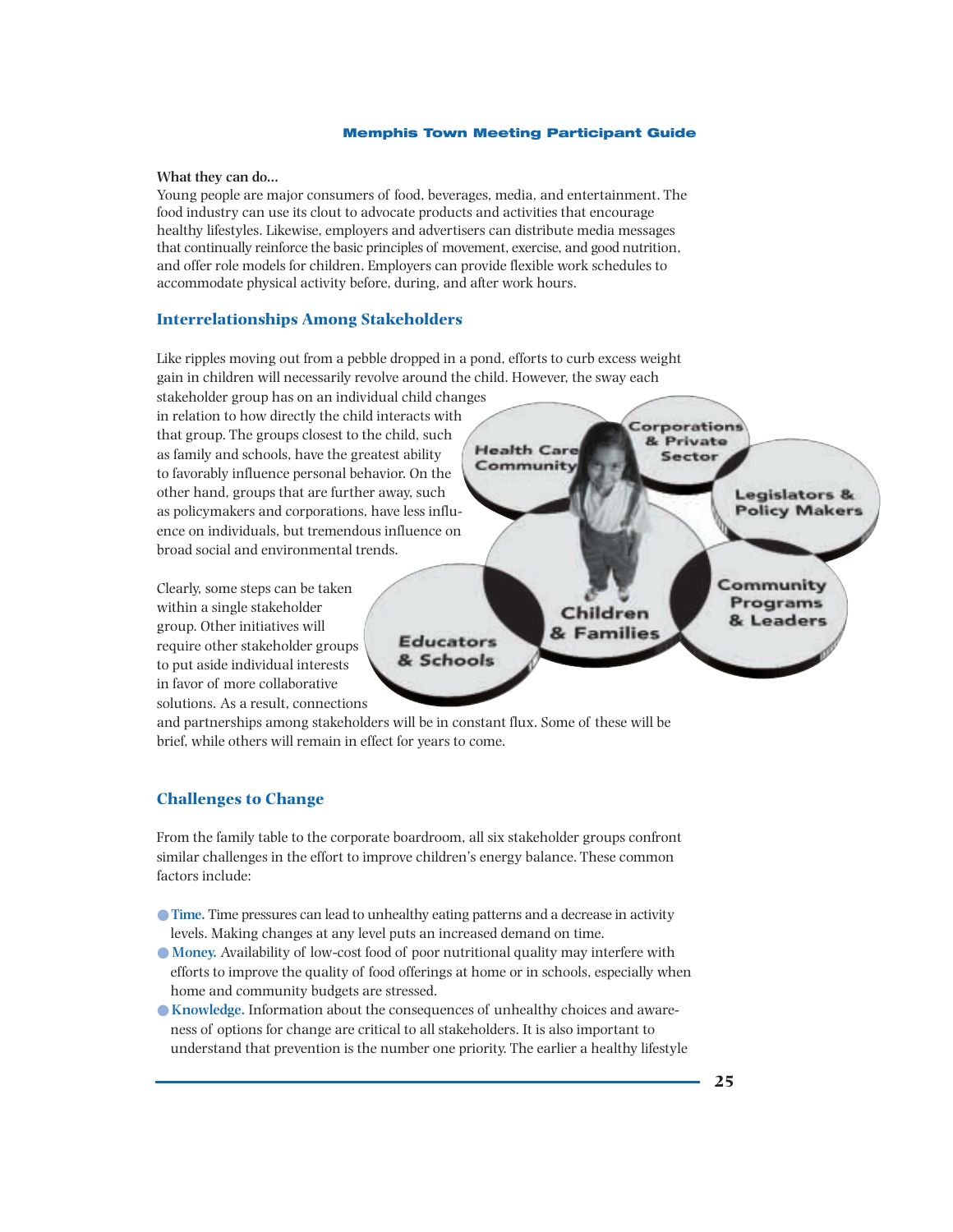is initiated the more likely it will be effective and endure throughout life.

- **Resources.** Limited resources and constraints imposed by existing programs, infrastructures, and community settings pose challenges to adopting new practices and supporting long-term environmental change.
- **Environment.** Cultural habits, values, and norms can impede adopting healthy nutrition and exercise practices.

### **From Prevention to Intervention**



The approach to combating childhood obesity changes as a child grows. For very young children, the focus is on **prevention**, on enabling them to make healthy food choices and practice active lifestyles.

Once established, poor nutritional and activity habits are difficult to reverse, placing even normal-weight children at high risk of becoming overweight. Intervention, the act of stepping in to reverse habits and/or decrease excess weight, is a complex and longterm process that many adults struggle with their entire lives.

Providing our children, from their very beginnings, with health-promoting nutrition and activity habits and a society that fosters these behaviors – in other words **prevention** – is the optimal approach to slowing the epidemic of childhood obesity and, ultimately, reducing the incidence of obestiy in adults. The resulting economic, health, and social benefits to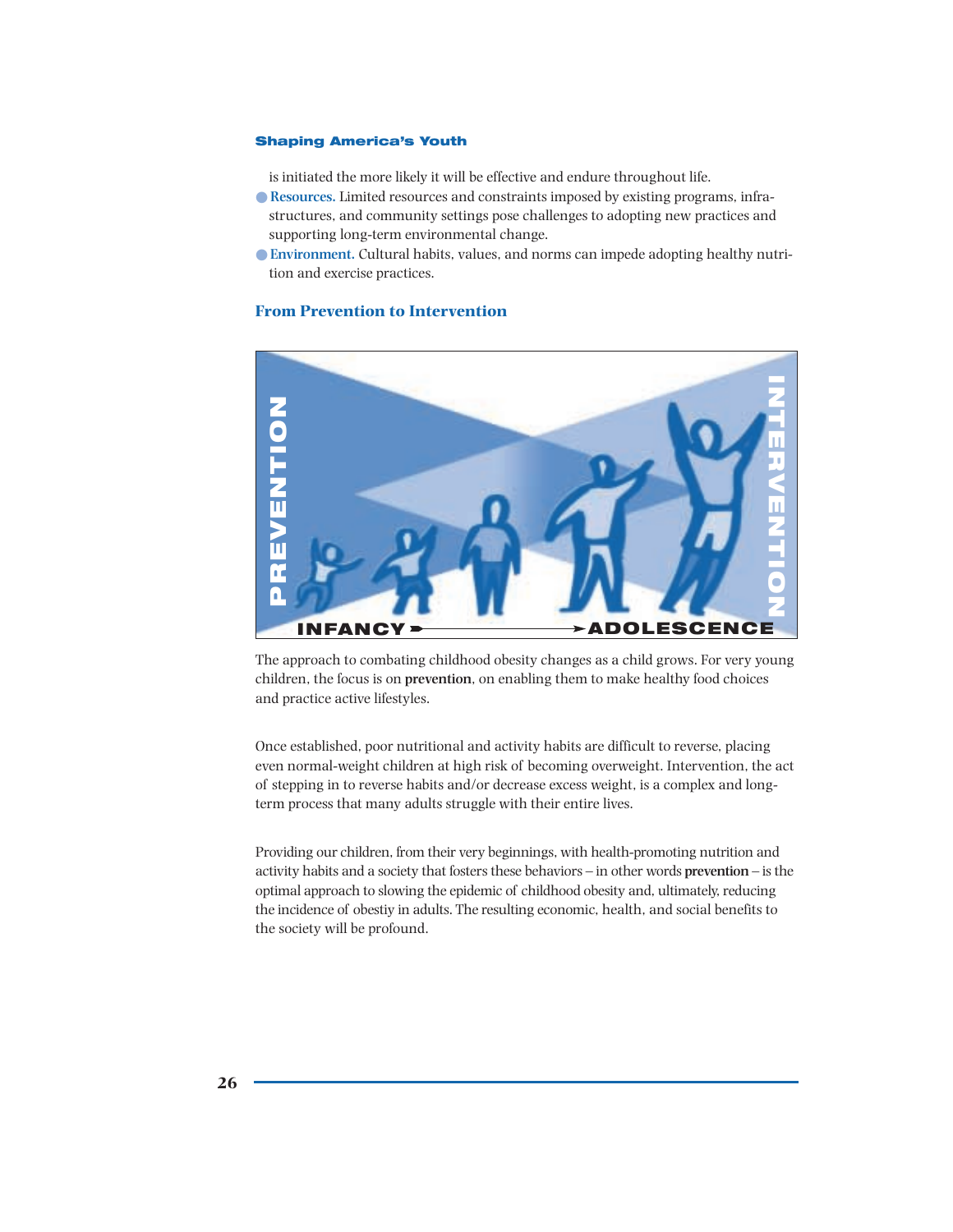### **V. References**

<sup>1</sup>Centers for Disease Control and Prevention. Obesity and overweight: defining obesity and overweight. www.cdc.gov/nccdphp/dnpa/obesity/defining.htm.

2 Hedley AA, et al. Prevalence of overweight and obesity among U.S. children, adolescents, and adults, 1999-2002. *JAMA* 2004:291:2847-2850.

3 Ogden CL, et al. Prevalence and trends in overweight among US children and adolescents, 1999-2000. *JAMA* 2002; 288:1728-1732.

4 Sinai Urban Health Initiative. Improving Community Health Survey: Report I. January 2004.

www.sinai.org/urban/originalresearch/rwj/Improving\_Community\_Health\_Survey\_R eport\_1.pdf)

5 The Arkansas Assessment of Childhood and Adolescent Obesity. Arkansas Center for Health Improvement, September 2004.

6 Zephier E, et al. Prevalence of overweight and obesity in American Indian school children and adolescents in the Aberdeen area: a population study. *International Journal of Obesity and Related Metabolic Disorders* 1999; 23:S28-S30.

7 Adams AK, et al. Low recognition of childhood overweight and disease risk among Native-American caregivers. *Obesity Research* 2005; 13:146-152.

8 Institute of Medicine. *Preventing Childhood Obesity: Health in the Balance*. National Academies Press, 2005. www.nap.edu/catalog/11015.htm.

9 US Department of Health and Human Services. Surgeon General's Call to Action to Prevent and Decrease Overweight and Obesity, 2001. www.surgeongeneral.gov/topics/obesity/calltoaction/fact\_adolescents.htm

10Nielsen SJ, Popkin BM. Patterns and trends in food portion sizes 1977-1998. *JAMA* 2003; 289:450-453.

<sup>11</sup>Enns CW, et al. Trends in food and nutrient intakes by children in the United States. *Family Economics and Nutrition Review* 2002; 14:56-68.

12Clauson A. Share of food spending for eating out reaches 47 percent. *Food Review* 2003; 22:15-17.

13USDA Agricultural Research Service. What We Eat in America, NHANES 2001–02. www.ars.usda.gov/ba/bhnrc/fsrg.

14Kunkle D. Children and television advertising. In: Sinter DG, Singler JL, eds. *Handbook of Children and the Media*. Thousand Oaks CA: Sage Publications, 2001, pp. 375-394.

<sup>15</sup>Zoumas-Morse C, et al. Children's patterns of macronutrient intake and associations with restaurants and home eating. *Journal of the American Dietetic Association* 2001; 101:923-925.

<sup>16</sup>Boweman SA, et al. Effects of fast-food consumption on energy intake and diet quality among children in a national household survey. *Pediatrics* 2004; 113:112-118.

<sup>17</sup>Gleason P, Suitor C. Children's diets in the mid-1900s. Alexandria VA: Department of Agriculture, January 2001.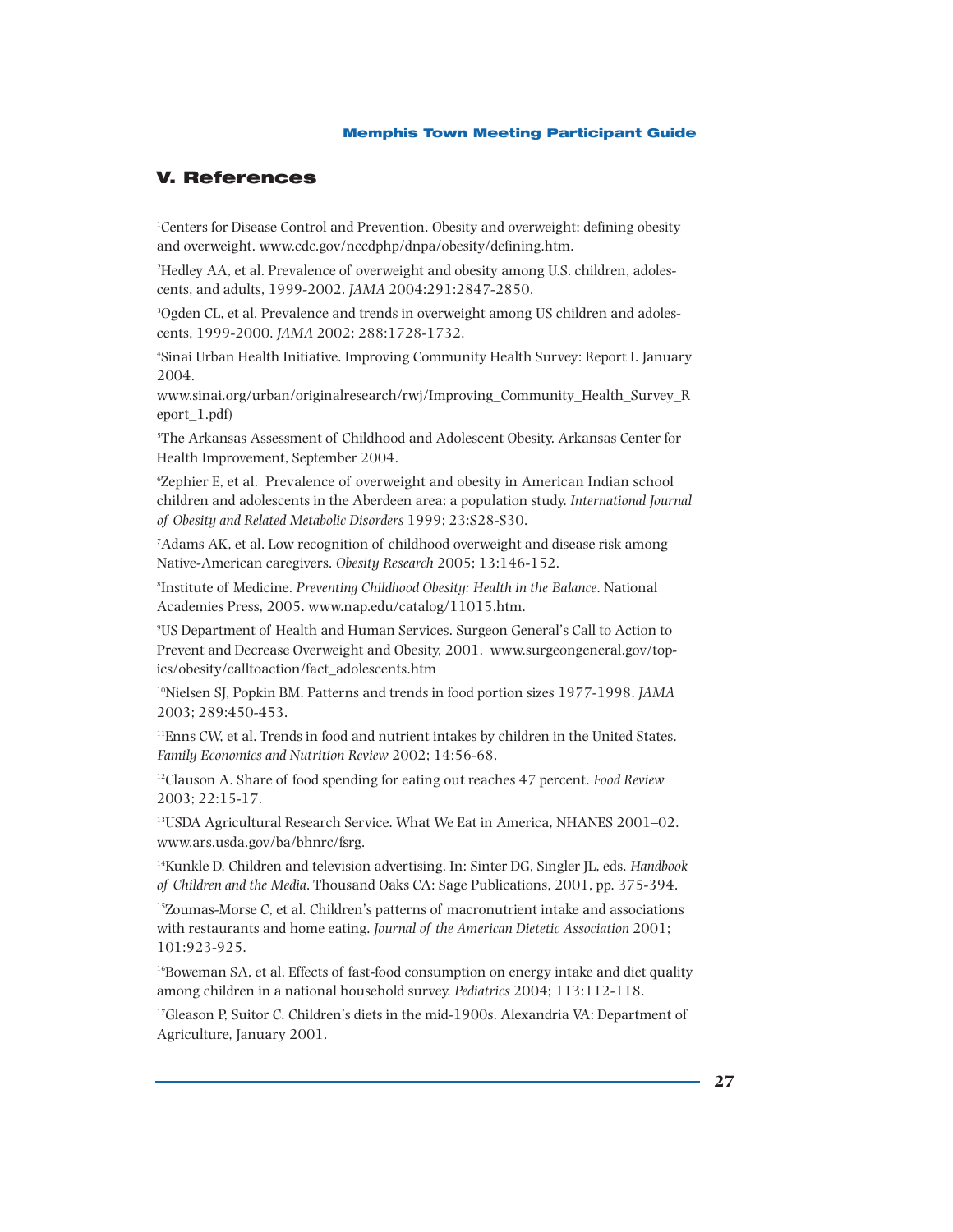<sup>18</sup>French SA, et al. National trends in soft drink consumption among children and adolescents age 6 to 17 years: prevalence, amounts, and sources, 1977/1978 to 1994/1998. *Journal of the American Dietetic Association* 2003; 103:1326-1331.

19CDC National Center for Health Statistics, National Health Interview Survey, 1999- 2001. www.cdc.gov/nchs/nhis.htm.

<sup>20</sup>US Department of Health and Human Services. Overweight and obesity: what you can do. Being physically active can help you attain or maintain a healthy weight. www.surgeongeneral.gov/topics/obesity/calltoaction/fact\_whatcanyoudo.htm

21Molnar BE, et al. Unsafe to play? Neighborhood disorder and lack of safety predict reduced physical activity among urban children and adolescents. *American Journal of Health Promotion* 2004;18:378-386.

<sup>22</sup>Burgeson CR, et al. Physical education and activity: results from the School Health Policies and Programs Study 2000. *Journal of School Health* 2001; 71:279-293.

23Simons-Morton BG, et al. The physical activity of fifth-grade students during physical education classes. *American Journal of Public Health* 1993; 83:22-265.

<sup>24</sup>Roberts DF, et al, Generation M: Medial in the Lives of 8-18 Year-olds, The Henry J. Kaiser Family Foundation, March 2005. www.kff.org/entmedia/upload/Generation-M-Media-in-the-Lives-of-8-18-Year-olds-Report.pdf.

<sup>25</sup> Active Living by Design. National Transportation Survey 1977, 1990, 1995. activelivingbydesign.org/fileadmin/template/documents/albd\_primer\_low.pdf.

<sup>26</sup>Bureau of Transportation Statistics. 2003. National Household Travel Survey. www.bts.gov.programs/national\_household\_travel\_survey.

<sup>27</sup>Centers for Disease Control and Prevention. Youth Risk Behavior Surveillance -United States, 2003. *Morbidity and Mortality Weekly Review* 2004; 53:21-24.

<sup>28</sup>Centers for Disease Control and Prevention. Physical activity levels among children aged 9-13 years – United States, 2002. Morbidity and Mortality Weekly Review 2003; 52:785-788.

<sup>29</sup>Anderson R, et al. Relationship of physical activity and television watching with body weight and level of fatness among children. *JAMA* 1998; 279:938-942.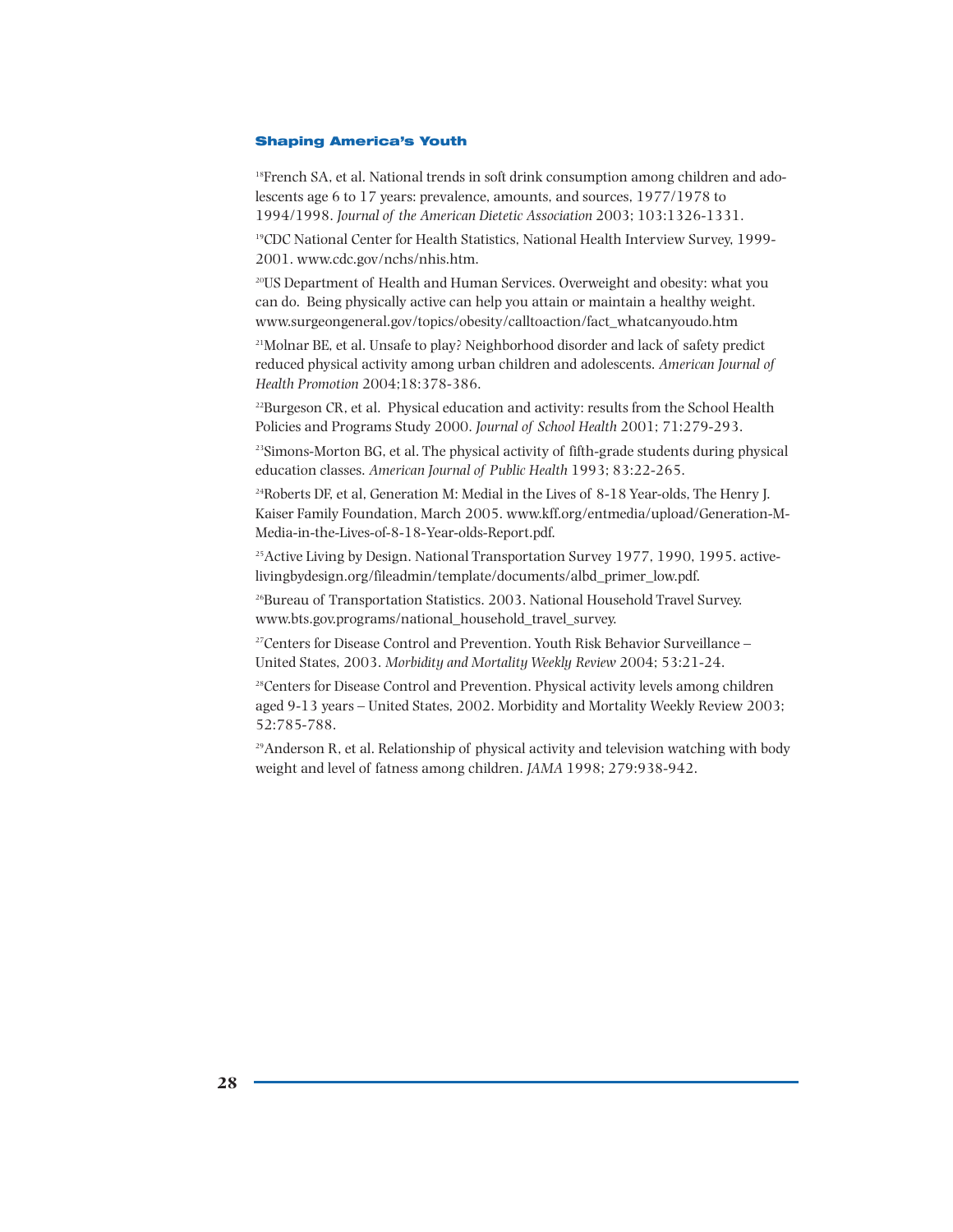### **VI. Appendix**

### **Additional Information**

#### **Resources on the Internet**

- Shaping America's Youth www.shapingamericasyouth.com
- Centers for Disease Control and Prevention Overweight and Obesity www.cdc.gov/nccdphp/dnpa/obesity/
- American Diabetes Association www.diabetes.org
- American Heart Association www.americanheart.org
- American Academy of Pediatrics www.aap.org
- North American Association for the Study of Obesity www.naaso.org
- Shaping America's Health www.obesityprevention.org
- Healthier US Initiative www.healthierUS.gov
- NIH -- We Can! http://www.nhlbi.nih.gov/health/public/heart/obesity/wecan/

### **Local Resources on the Internet**

- Healthy Memphis Common Table www.healthymemphis.org
- TN Healthy Weight Network www.TNhealthyweight.org
- UT Health Science Center www.UTMem.edu/pediatrics/obesity
- Healthy Memphis Data Center www.healthymemphis.org/Data\_Center.hmdc.0.html
- University of Memphis Mid-South Social Survey msss.memphis.edu
- University of Memphis Shared Urban Data System suds.memphis.edu/SUDS.CFM
- Memphis City School Youth Risk Behavior Survey

www.memphis-schools.k12.tn.us/admin/research/YRBS-2003.html

### **Publications**

- Preventing Childhood Obesity: Health in the Balance. Institute of Medicine Committee on Prevention of Obesity in Children and Youth. Washington DC: National Academies Press, 2005. [Available for viewing or purchase at: www.iom.edu/report.asp?id=22596]
- A Nation at Risk: Obesity in the United States. American Heart Association and Robert Wood Johnson Foundation, 2005 [Available online at: www.americanheart.org/presenter.jhtml?identifier=3030570]
- Prevention of Pediatric Overweight and Obesity. American Academy of Pediatrics Nutrition Committee. Pediatrics 2003: 112:424-430. [Available online at: aappolicy.aappublications.org/cgi/content/full/pediatrics;112/2/424?full text=obesity&searchid=QID\_NOT\_SET]
- American Heart Association Scientific Statement Overweight in Children and Adolescents. Circulation 2005; 111:1999-2012. [Available online at: circ.ahajournals.org/cgi/content/full/111/15/1999?ck=nc k]
- F as in Fat: How Obesity Policies are Failing in America, 2005. Trust for America's Health. [Available online at: healthyamericans.org/reports/obesity2005]
- Shaping America's Youth Summary Report, September 2004. [Available online at: www.shapingamericasyouth.com/Page.aspx?nid=4]
- The Surgeon General's Call to Action to Prevent and Decrease Overweight and Obesity. US Department of Health and Human Services, Public Health Service, Office of the Surgeon General, 2001. [Available online at: www.surgeongeneral.gov/library
- Society for Nutrition Education Guidelines for Childhood Obesity Prevention Programs: Promoting Healthy Weight in Children. Journal of Nutrition Education and Behavior 2003; 35:1-4.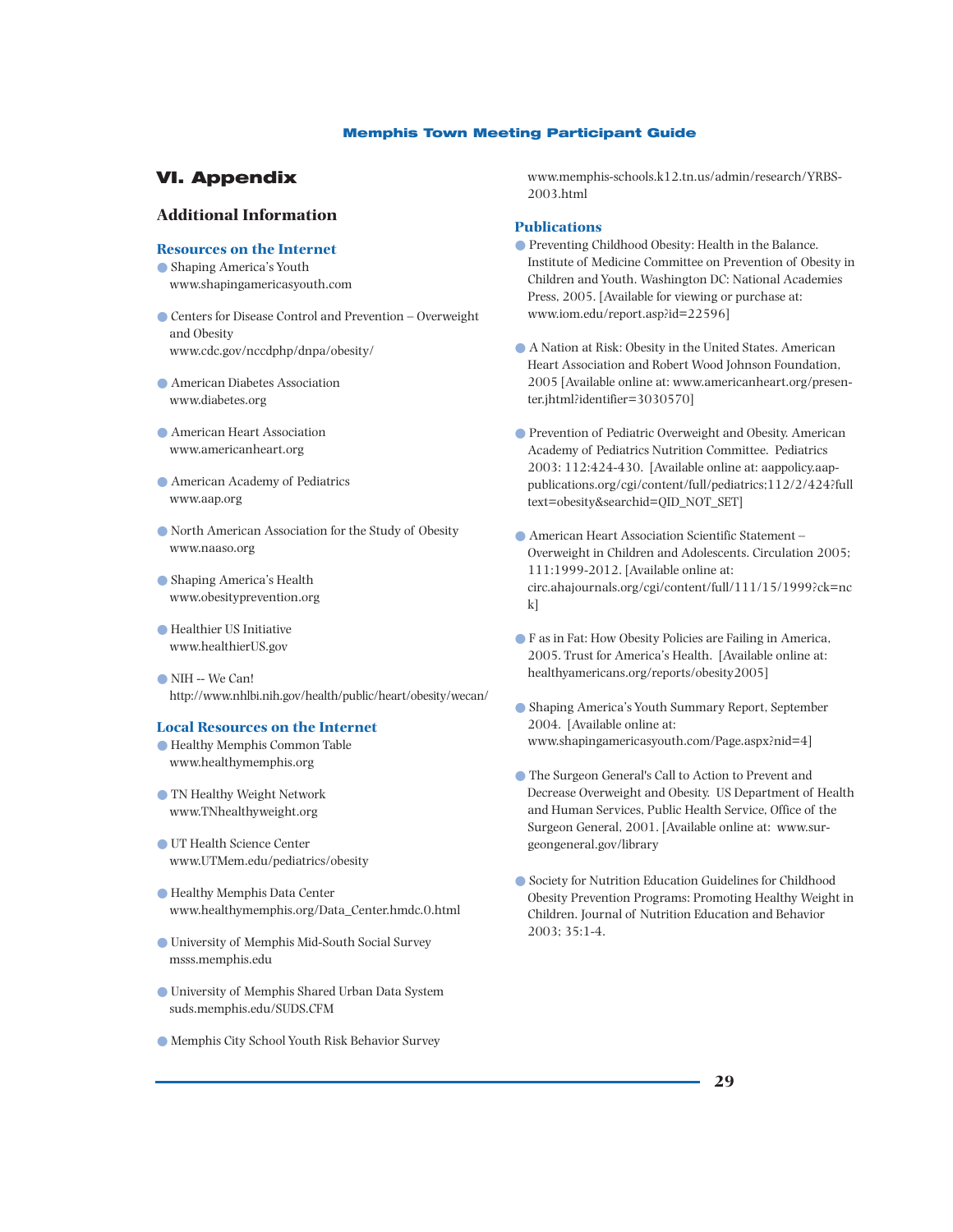### **Glossary of Terms**

### **Balanced Diet**

The overall dietary pattern of foods consumed that provide all the essential nutrients in the appropriate amounts to support life processes, such as growth in children without promoting excess weight gain.

#### **Body Mass Index (BMI)**

An indirect measure of body fat calculated as the ratio of a person's body weight in kilograms to the square of a person's height in meters.

BMI (kg/m2) = weight (kilograms) ÷ height (meters)<sup>2</sup>

In children and youth, BMI is based on growth charts for age and gender and is referred to as BMI-for-age, which is used to assess underweight, overweight, and risk for overweight. According to the Centers for Disease Control and Prevention (CDC), a child with a BMI-for-age that is equal to or greater than the 95th percentile is considered to be overweight. In this report, the definition of obesity is equivalent to the CDC definition of overweight.

### **Calorie**

A unit of measure for energy obtained from food and beverages.

#### **Energy Balance**

A state where energy intake is equivalent to energy expenditure, resulting in no net weight gain or weight loss. In this report, energy balance in children is used to indicate equality between energy intake and energy expenditure that supports normal growth without promoting excess weight gain.

### **Energy Density**

The amount of energy stored in a given food per unit volume or mass. Fat stores 9 kilocalories/gram (gm), alcohol stores 7 kilocalories/gm, carbohydrate and protein each store 4 kilocalories/gm, fiber stores 1.5 to 2.5 kilocalories/gm, and water has no energy.

### **Epidemic**

A condition that is occurring more frequently and extensively among individuals in a community or population than is expected.

### **Healthy Weight**

In children and youth, a level of body fat where comorbidities are not observed.

#### **Nutrient Density**

The amount of nutrients that a food contains per unit volume or mass.

### **Obesity**

An excess amount of subcutaneous body fat in proportion to lean body mass. In this report, obesity in children and youth refers to the age and gender-specific BMI that are equal to or greater than the 95th percentile of the CDC BMI charts. In most children, these values are known to indicate elevated body fat and to reflect the co-morbidities associated with excessive body fatness.

#### **Obesogenic**

Environmental factors that may promote obesity and encourage the expression of a genetic predisposition to gain weight.

#### **Physical Activity**

Body movement produced by the contraction of skeletal muscles that result in energy expenditure above the basal level. Physical activity consists of athletic, recreational, housework, transport or occupational activities that require physical skills and utilize strength, power, endurance, speed, flexibility, range of motion, or agility.

#### **Physical Inactivity**

Not meeting the type, duration, and frequency of recommended leisure time and occupational physical activities.

#### **Prevention**

With regard to obesity, primary prevention represents avoiding the occurrence of obesity in a population; secondary prevention represents early detection of obesity through screening with the purpose of limiting its occurrence; and tertiary prevention involves preventing the sequelae of obesity in childhood and adulthood.

### **Sedentary**

A way of living or lifestyle that requires minimal physical activity and that encourages inactivity through limited choices, disincentives, and/or structural or financial barriers.

#### **Well-Being**

A view of health that takes into account a child's physical, social, and emotional health.

\* *Drawn from Preventing Childhood Obesity: Health in the Balance, 2005 • Institute of Medicine • www.iom.edu*